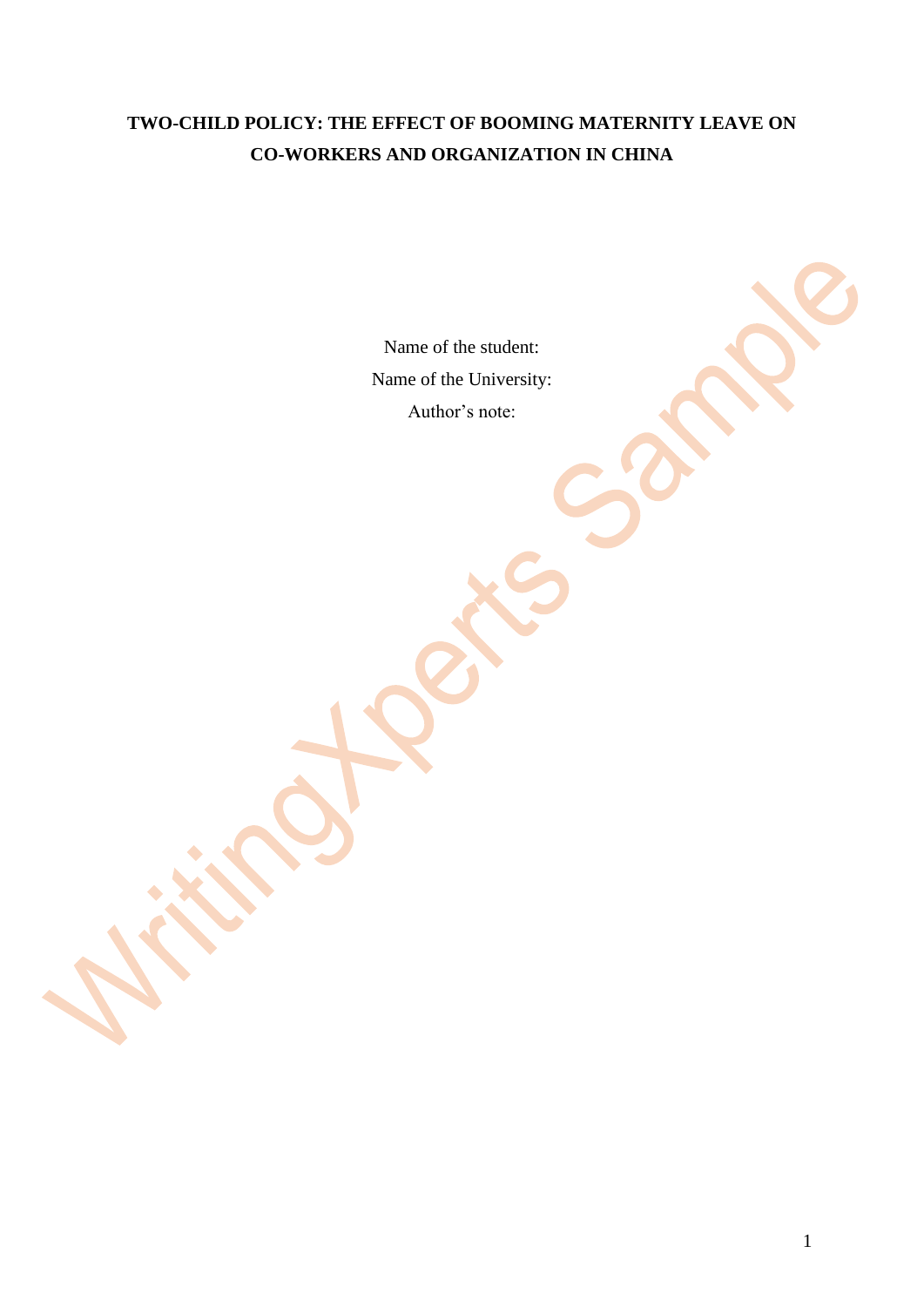# **Table of Contents**

| .22 |
|-----|
|     |
|     |
|     |
|     |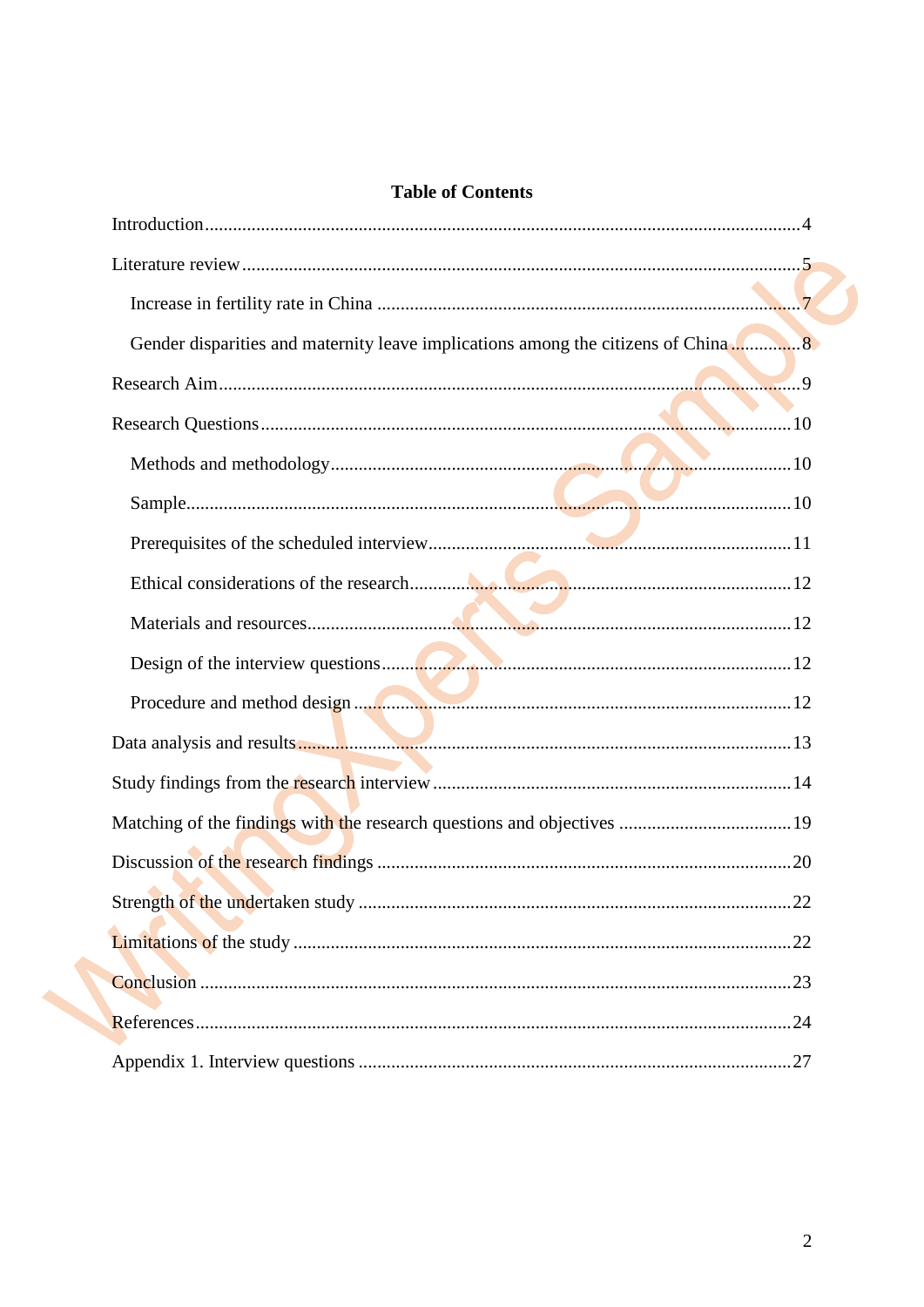#### **Abstract**

This shred of the document highlights the implementation of a two-child policy regulation in China. This regulation corresponds to a family planning modulation that categorically enables couples to have a second child. It consists of a brief detail of the assigned topic with references to a wide variety of literature and reviews. In this context, multiple facts and instances have been coherently covered. The aim is to comprehend the maternity leave impact and analyzing the same on the tow-policy regulations. However, the primary focus in this document wasto outline the methodology, case designs, and an elaborated data analysis section. All the participating candidates w enrolled from the Guizhou Rural Commercial Bank in China. The analysis portion chiefly includes a discourse analysis with the intent of focusing on the purpose of the semiotic event. The rationale behind opting for such an analysis category is because, in China, certain words or phrases harbor different interpretations depending on specific situations. Hence, discourse analysis was to be the righteous choice of approach. Finally, the accumulated data and their prodigious analysis were to help the readers understand the real significance of the undertaken research in the Chinese context. This document ends with a concise conclusion summarizing the overall research in brief.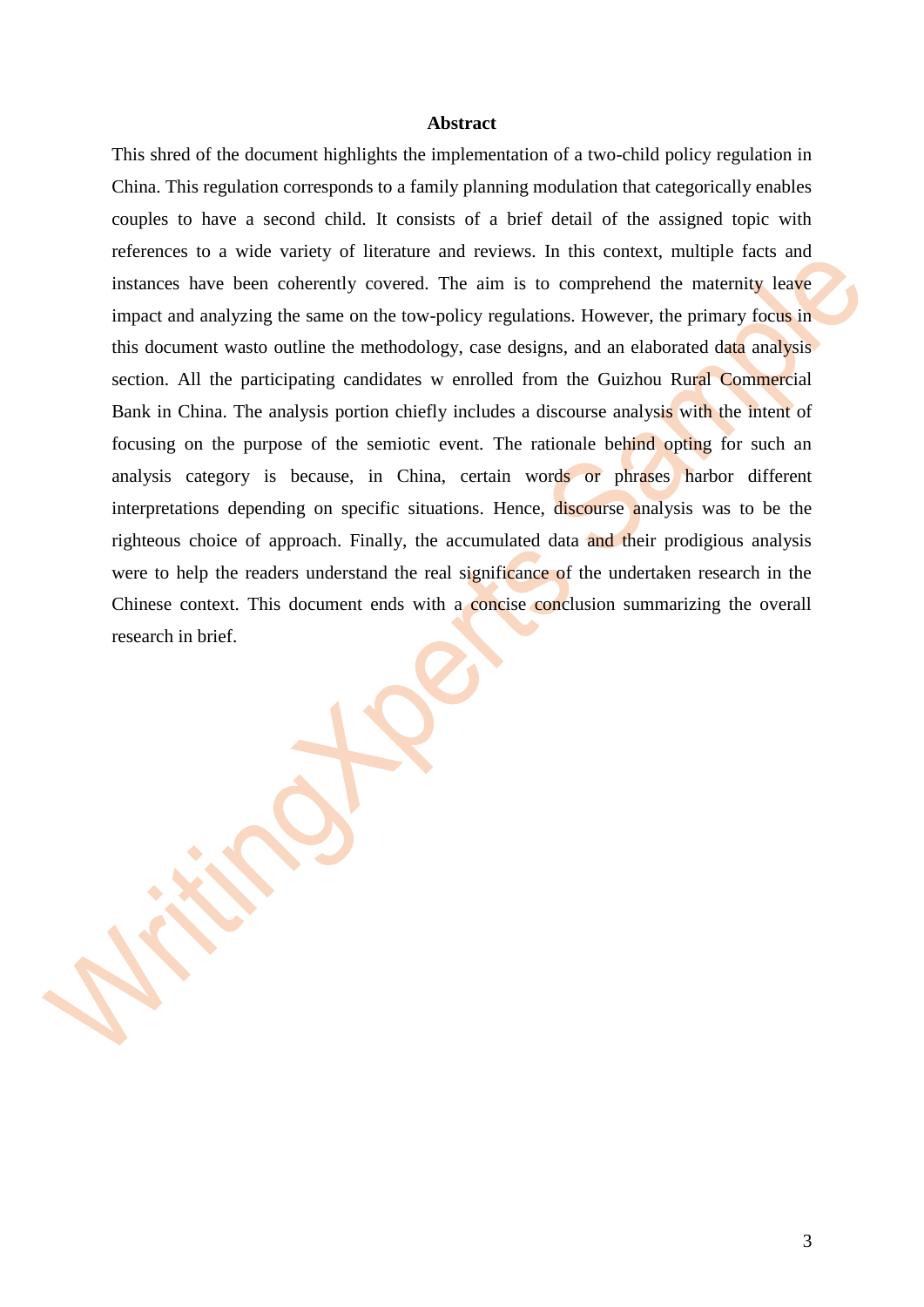## **Introduction**

<span id="page-3-0"></span>With the prodigious replacement of the one-child regulation in China, the inhabitants have received its speculative impact thoroughly. The emergence of a universal 2-child regulation has been enormously significant owing to the lifting of such impending restriction on the Chinese couples regarding family planning (Schwank et al., 2018). As per the 2017 report of the Global Gender Gap, the Chinese inhabitants have subsequently reduced their inclination towards prodigious gender equality. And, that has been immensely feasible since the adaptation of the newer policy of 2-child (Attané, 2016). However, a large portion of online messages collectively portrays certain publications and social media concerns regarding the seamless impact of new policy formulation in China (Kan & Hertog, 2017). As per the reports of many other sources, much of the variation related disparities have been immensely controlled with this. But there is an iota of thoughts where many citizens have vocally expressed their immense worries about the additional layers of stress-bearing a second issue; while many of them categorically harbor the fear that they might just be compelled to quit their professional opportunities. All these messages have suggested that the new policy implementation has its varied repercussions on the working community (Lee Cooke & Xiao, 2014). While following the introduction of a universal new policy, a few of the female working staff in many organizations have reportedly left or took some time off their job for certain periods or might have taken maternity leaves. This tendency has categorically developed some sound arguments and associated controversies in the specified organization. The reason is pertaining to the sudden workload or knowledge gap that the remaining employees have. So, in a huge number of ways, this culminates towards job dissatisfaction, reduced morals, and attrition rate owing to additional work burden. Regarding this, a considerable amount of literature survey has been conducted by the researchers of this analysis on career opportunities for pregnant employees especially their post gestation period. In this context, a few studies have also gone ahead and mentioned the effect of maternity leave on remained employees and organizations (Kan & Hertog, 2017).

Apart from this, the impact of this formulation has also been viably observed on the concept of gender equality, particularly in the Chinese business sectors. Ideally, for any corporate firm, it is important to have the most efficient employees in place; therefore, it is essential for the business owners to employ the ones who wish to stay on a long-term basis (Lee Cooke & Xiao, 2014). Because the gestation period essentially influences not just the working staff but also the employer, this study will have immense potential to confront such issues and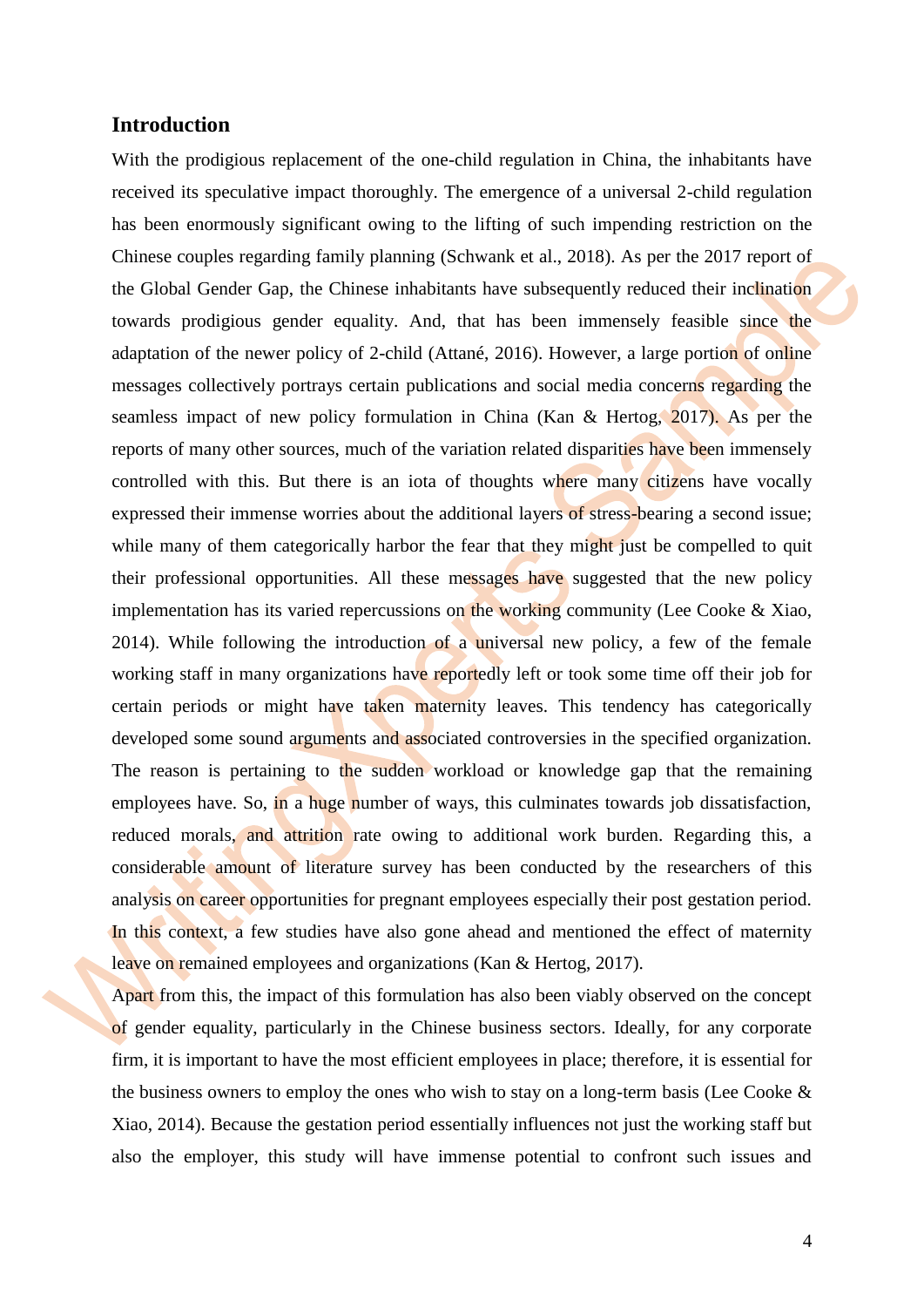prevailing challenges in different corporate sectors all across the globe. All of the background studies and their related previous observations have instigated the researchers of this work to initiate such a campaign to help other researchers continue their investigations on this matter. This will eventually aid millions of working populations in China to get motivation and alter their views towards the positive aspects of the new policy. If not, the research will at least assist the policymakers to strategize their regulatory framework for the betterment of the country's economy. Only when both male and the female candidates perform productively for an association, they would be able to collectively contribute to the revenue generation of the specific company (Lee Cooke & Xiao, 2014).

Besides, many online reports tend to consistently discuss how such a novelpolicy has aggravated caused gender discrimination particularly in the architecture of the labor market (Basten& Jiang, 2014). However, all across the country, the potential impact of such a sudden policy shift has categorically been remarkable. With such speculative consequences or outcomes, several works of research investigations have intended to foresee and analyze the health, societal outlook, demographics, and policy effects of this novel regulation (Cooke, 2017). Also, a considerable portion of such previous researches is focused on the policy and its preceding effects. Hence, having a stern understanding of the impact and associated controversies is of supreme relevance for this research to be successfully implanted in the convoluted nation architecture of China (Cai, 2010). Also, due to varied pieces of information, it becomes difficult for the commoners to assess the implication of the system in the present market architecture of China. Therefore, this study preliminarily seeks to minimize the prevailing knowledge gap and investigate the community effect of maternity leave on co-workers and organizations.However, for a more realistic practical purpose, this research will extend its effectiveness and recruit participants from Guizhou Rural Commercial Bank in China as its research objects.

# <span id="page-4-0"></span>**Literature review**

There are endless debates surrounding the 1-child policy and its inevitable impact on the children's well-being (Mateer, Yang & Xuan, 2018). However, these shreds of evidence emerge from mixed viewpoints and direct towards the household resources. From varied literature studied to date, the reader will come to know the Government's claim of holding this earlier policy (one-child) responsible for the complete reversal of the fastest growth of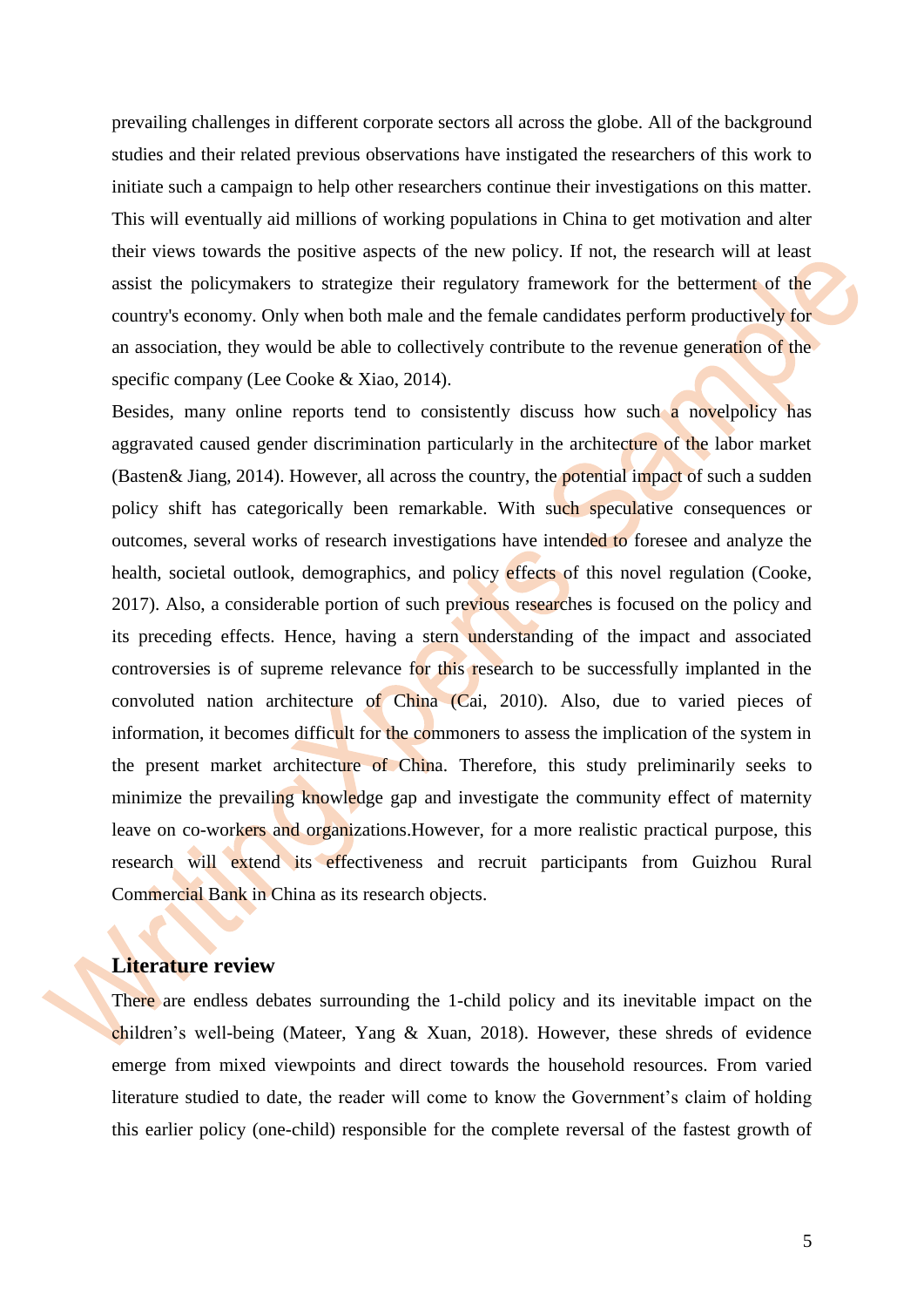population in China(Lee Cooke & Xiao, 2014).Birth rates have also declined drastically below the replacement in early 1990 (Mateer, Yang, & Xuan, 2018).

Even amidst this, some of the literal mass thoughts towards its beneficial side are as follows. It might enable the young couples of childbearing age to enjoy the liberty to possess their preferred number of offspring (Feng, Cai & Gu, 2013).One of the most potent benefits also includes a significant reduction in the number of abortion rates of certain unapproved gestation or pregnancy cases.With time, the newer regulation might also speculatively induce the virtual eradication of issues and intricacies many families still have encountered due to unregistered infants (Cameron et al., 2013). Over time, it has the sure potential of implanting a more normalized sex ratio. And collectively all of such good impacts will remarkably ameliorate the health outcomes of the Chinese citizens.Some of its impacts might also not be that evident for at least the upcoming twenty years like the rapid aging population and collapsed workforce (Zeng & Hesketh, 2016). In the meanwhile, China waits with expectant eyes to experience more sound norms or related policy actions to meet the societal and healthcare necessities of the aged population in particular.

But the existing challenges and its associated intricacies that the country had been facing is also unavoidable. China has been harboring a shrinking workforce ever since then. Its fastaging population has also enabled the government body and other policymakers to eventually replace this one-child regulation. The government now reportedly allows families to bear a couple of offspring to categorically raise or elevate the country's overall birth rate (Zeng  $\&$ Hesketh, 2016).While these family-oriented policies intended to cohesively manipulate the nation's birth rates, both have unintendedly exerted a certain impact on the country's genderbased disparities. And most of the corporate organizations of China categorically suffer the extreme brunt of it (Ebenstein, 2010). With this objectivity, the researchers aimed to dive deeper into such scenarios by taking a few participants who can express their personal viewpoints on this policy.

When it comes to assessing the impact of maternity leaves, for an organization, it often becomes challenging because seeking the right replacement is not always rapid (Linder, 2018). In other words, for many organizations, managers always need a considerable amount of time to seek and appoint the most appropriate replacements to do the job when a pregnant female staff needs time off for her maternity. In such challenging cases, the burden of the additional costs that the management has to bear or invest in the new joiners' training processes matters a lot to the higher officials of the firm. At the same time, many research experts have explicitlyexpressed their viewpoints that in certain conditions, these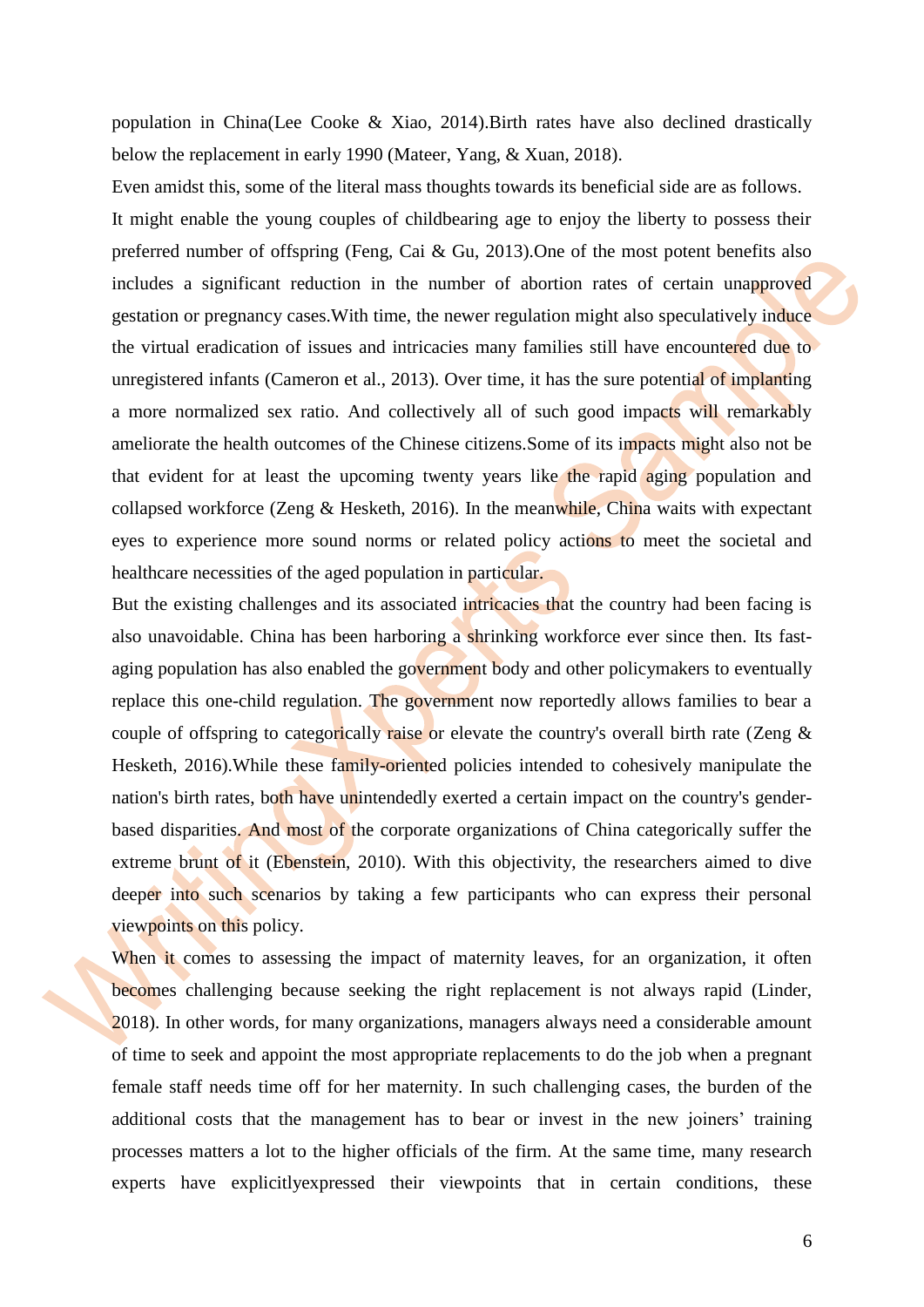organizations cannot guarantee whether the employee would at all return to their professional domain or not, and even when they do until what time they would resume services.Also, this is of great concern to the employer because the post gestation phase is of enormous importance as far as family affairs are concerned. This is definitely considered to be a critical issue for any company since the subsequent decision of the employees to leave the job or not resume service will eventually cost a lot to these organizations. Also, in many cases, postmaternity, many female workers choose to have a career break, leading to tremendous loss and burden to their associated work and organization (Zhou, 2018). There are many shreds of literature that demonstrate such inconveniences caused by many pregnant female workers and how the company dealt with the brunt of such inconveniences (Zeng  $& H \text{esketh}, 2016$ ). In many organizations, the excessive workload on another colleague is not embraced and leads to a feeling of inequity. Therefore, just like its indispensable benefits, the new rule also led to discrimination and professional botheration in many cases (Cooke, 2017). Following the literature mining, the researchers decided to segregate each information in a chronological manner. This would easily guide the new readers and assist them to learn more about these impending issues. In this regard, the emerging concerns of fertility rates, maternity leave norms, gender inequality, and the employees' behavioral changes formed the core base of their research initiative.

## <span id="page-6-0"></span>**Increase in fertility rate in China**

The implantation of the new 2-child regulation is still recent, which categorically makes its impact challenging for any researcher to state. However, many scholars have attempted to generate its effects and looked at the people's responses regarding this novel introduction in China (Attané, 2016). But as per these research initiatives, it seems like this policy implementation was likely to be not as potent as it intended to be at least in terms of enhancing the fertility rate in the Chinese population. Many pieces of online journals have depicted the core motivations for these couples to plan the second issue (Zeng & Hesketh, 2016). First of all, the presence of two offsprings categorically facilitates more security to the aging parents (Sun, Gordon & Pacey, 2016). Secondly, the second issue was to be a good companion to the first kid. In China, even now many people feel acute pressure from their parents in planning a second kid. The older generation still belongs to large families and therefore believes in the same for its value. However, for most of the Chinese couples, core motivations of not planning the second baby outweigh the ones that are in favor of bearing a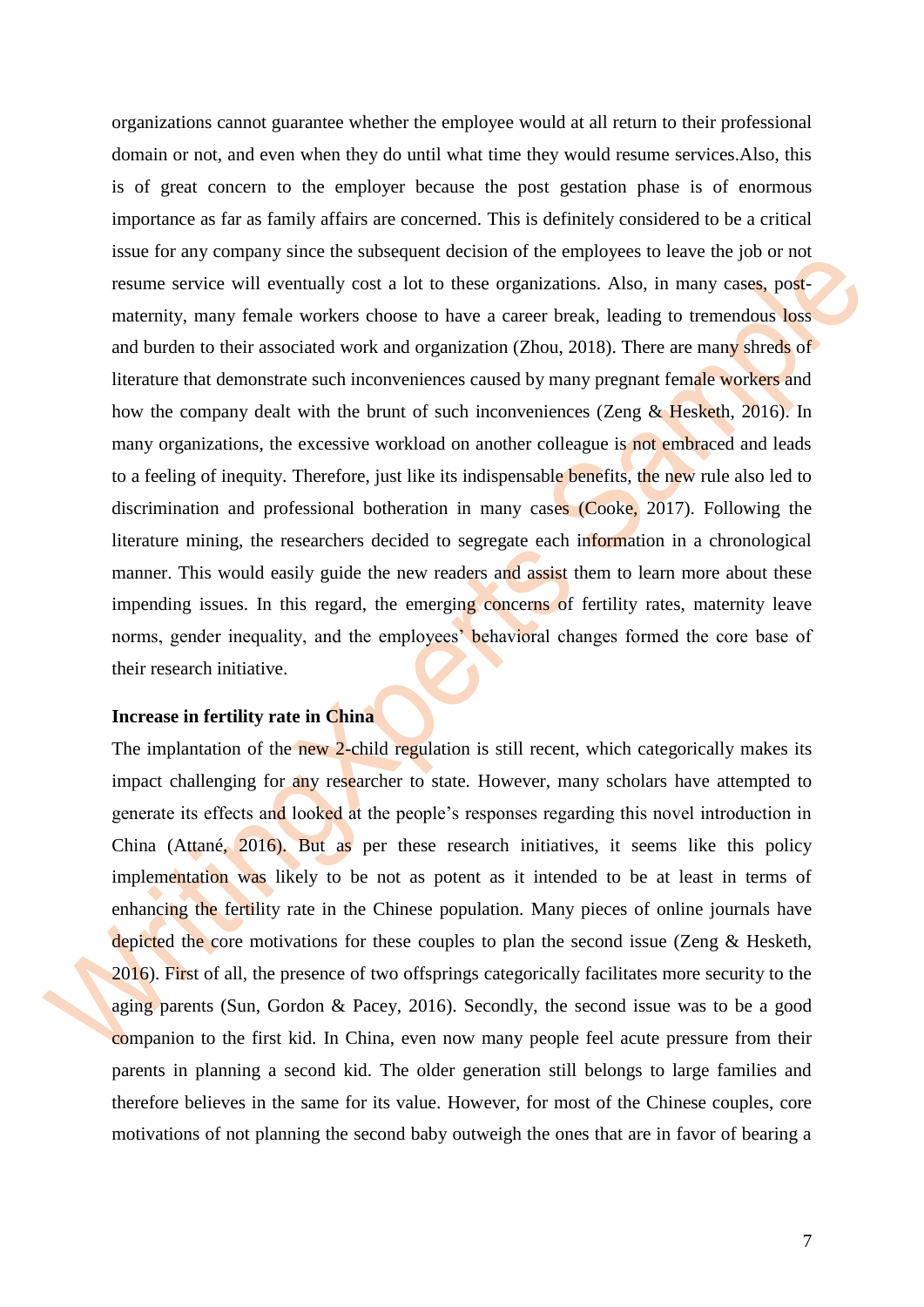second child. And, this reason categorically leads to the fertility level relatively lower in this country (McLaren, 2004).

However, the emergence of the new universal policy has not just enabled the couples with the liberty of planning a second child but has also encouraged them in doing so. Even the Chinese government intends to encourage the couples to plan a second issue by offering them free medical treatments as well (Lu & Zheng, 2017).Many authors have extended their research diligence to various academic institutions including universities. They have stated how this implementation had exerted its profound effect on the career opportunities of several college graduates (Ebenstein, 2010). In certain other researches, the investigators have mainly focused on the probable rationale behind professional discrimination especially in different recruitment strategies (Mateer, Yang & Xuan, 2018). And over time, such a high unemployment rate of multiple woman graduates from the Universities deserves a very special mention ever since the emerging dissemination of this novel two-child policy. Various other research experts such as Zhou broadly went ahead to examine and investigate the fertility intent and many children bearing young couples' attitudes towards the on-going policy influences (Zhou & Guo, 2020).

Apart from that, a new offering of extended maternity leave is being disseminated to the female employees to create a more appealing policy comprehension (Qin, 2019). Furthermore, the new regulation also narrates that couples giving second childbirth was also be categorically eligible for numerous welfare benefits. However, there is no literature work available to back this statement and specify the category such as welfare benefits. These effective government measures however terminate the earlier financial privileges of bonuses and incentives. But the consumption of contraceptives is not officially a part of the Chinese provincial policy but has now been left to the couple choices (Kan & Hertog, 2017). Finally, such measures also include volume-based successive propagandas highlighting the relevance of childbearing as a huge attempt to stimulate and hearten couples to bear another child after their first born (Lee, 2012).

## <span id="page-7-0"></span>**Gender disparities and maternity leave implications among the citizens of China**

Multiple agendas of news reportedly show that gender disparities are not legal as per the strict regulations of China. Yet, a huge range of employment advertisements continues exerting the same increasingly. In fact, many of such companies categorically specify their preferences for a "male candidate" (Kuhn Shen, 2013). Different authentic works of literature however mention that the recruitment of a woman or even more specifically a married female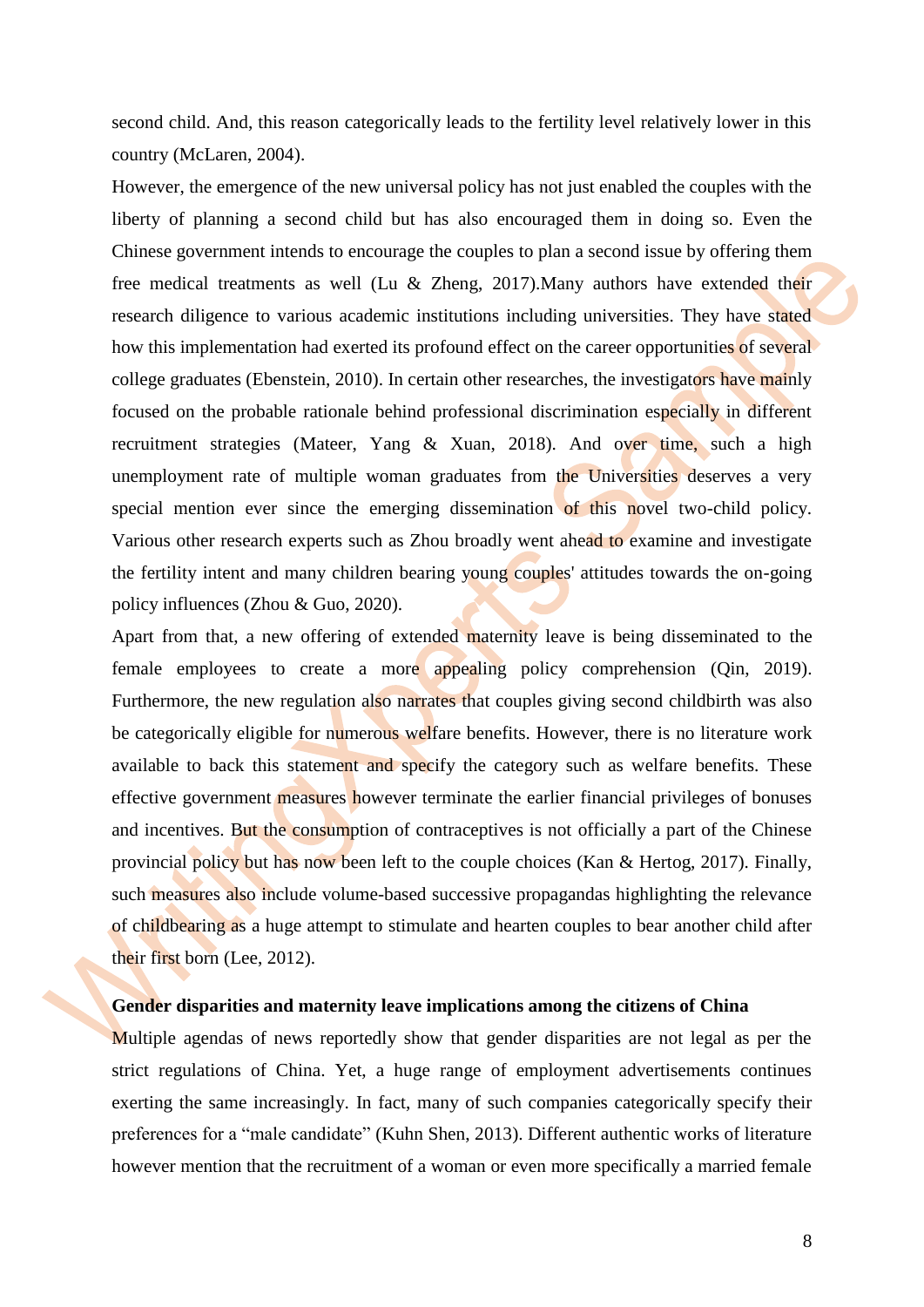is a reluctant job as it seems to aggravate the unavoidable risks of having to bear the maternity leave amount (Foley, Ngo Loi& Zheng, 2015). In addition to this, many female workers raising one child also encounter such ghastly discrimination and its associated brunt. Earlier, the female candidates used to plan the first issue even before initiating their careers to enhance their probability of getting appointed (Lee Cooke & Xiao, 2014). This would relieve the specified company from bearing her maternity expenses. But with the eventual prominence of the new child regulations in the country, this case in no longer feasible since those women having just a kid has been encouraged by the government body to plan the next (Lee Cooke & Xiao, 2014). This, in no time, has enormously limited their career progression in many fields with a few exceptions. Therefore, the researchers of this conducted such an elongated review to remain aware of most of the past whereabouts of the country regarding this policy formulation. This has clearly instilled a sense of hidden fear and anxiety among the female candidates that would eventually make this community much less effective. They will start to question their abilities and believe that their potential stands no chance before their male contemporaries particularly during the promotion times (Foley, Ngo Loi& Zheng, 2015). Yet, the pivotal victims of this enhanced gender disparity are young eligible females without offspring. This also included those female workers that were the core members of this very research. However, as the analysis goes deeper, the findings of this extensive research might help many people in observing some interesting facts that have no concordance with the literature in a few cases.

# <span id="page-8-0"></span>**Research Aim**

Since the female workers are equally crucial for an organization, the higher authorities, and management department must prioritize their health and operational development to maintain a steady workplace synchronization. Keeping the facts and consequences in mind, the research harbors the following three aims.

- i. To study the maternity leave impact following the implementation of the newer 2 child policy in the organizations in China.
- ii. To derive a comprehensive analysis of the same with respect to the Chinese organization framework.
- iii. To highlight the conclusion or summary from the undertaken research and propose some recommendations to the officials of the organization chosen to better manage the necessities if the results emerge feebly.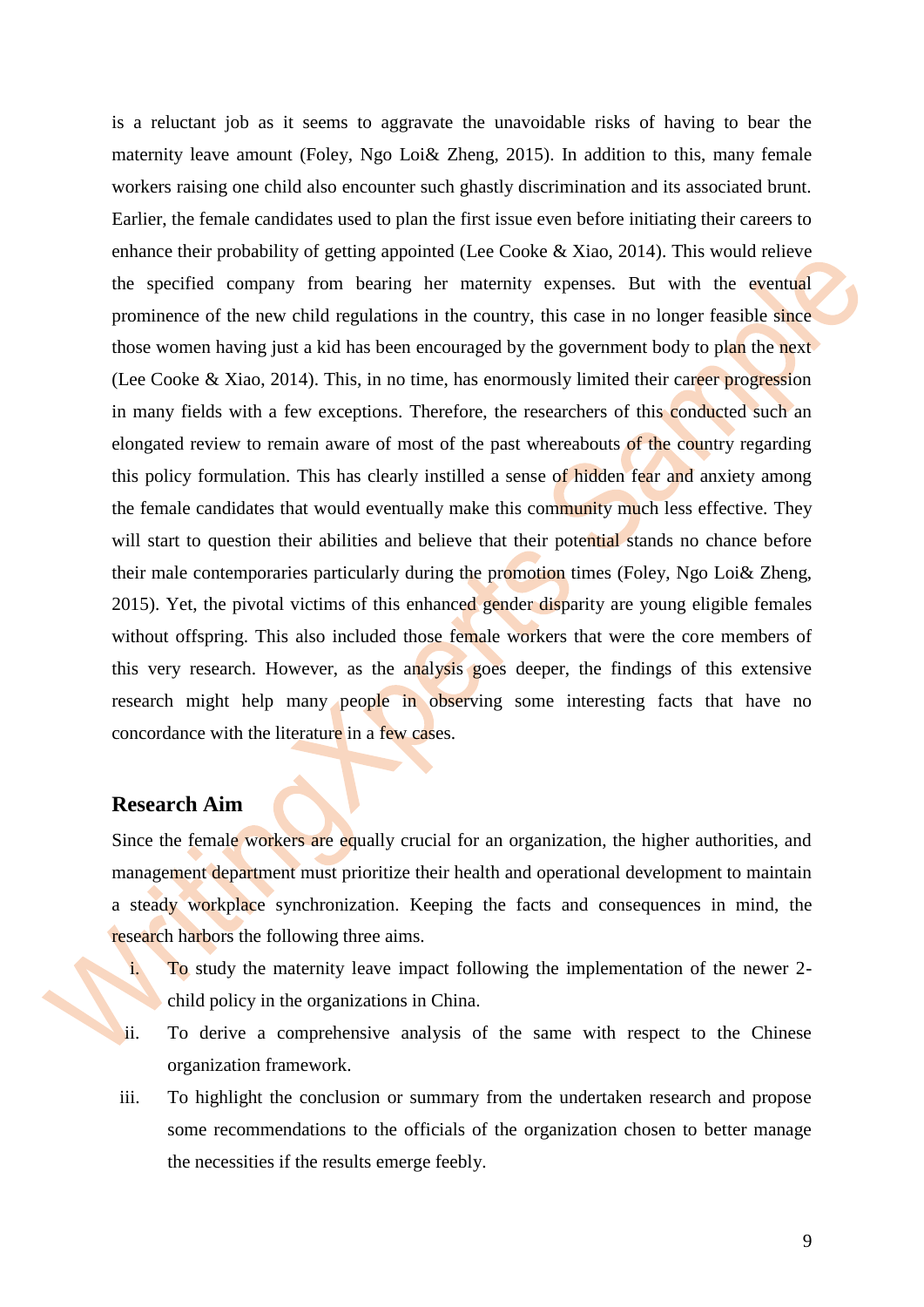# **Research Questions**

<span id="page-9-0"></span>For this study, the research questions were predefined with the sole purpose of ensuring that the research objectives are clearly understood. Each of the questions depicted below had a substantial association with the interview question that this analysis consists of. On purpose, the researcher kept the questions relatively comprehensive owing to language intricacies. The researchers intended to get a clear background of what the participating candidates conveyed. Also, the priority was to understand how the common corporate workers adjusted with the unanticipated policy formulation by the government in China.

The research questions were as follows:

- i. How does the new two-child government policy affect remained the staff in the Guizhou Rural Commercial Bank?
- ii. How does the new universal two-child government policy affect the organization (Guizhou Rural Commercial Bank)?

#### <span id="page-9-1"></span>**Methods and methodology**

This was precisely meant to be qualitative research. Therefore, it preliminarily relied on a semi-structured qualitative interview.

#### <span id="page-9-2"></span>**Sample**

For this study, the participants were the employees of the Guizhou Rural Commercial Bank (also named Guizhou Rural Credit Union) in Guizhou Province, China. For a research analysis to be conclusively stern and convincing, it is solicited to employ the maximum number of participating candidates. However, the present research was not able to fund that much owing to limited time and resources. Therefore, the target candidates were the ones with an employment history of a minimum of 5 years with this organization. The rest all were discarded from the research study. The reason behind such a criterion is that it categorically provided the researchers with a quick comparative analysis before and after the policy implementation. This aided them to study and evaluate their behavior and attitude change towards the regulations from the remaining workers. According to the latest information on the official website of the chosen organization, the current number of working staff is approximately 28,000, which was far beyond the limitation of this research. Hence, to simplify the sampling, around 8 individuals of varied age range and both genders were chosen as the interviewees.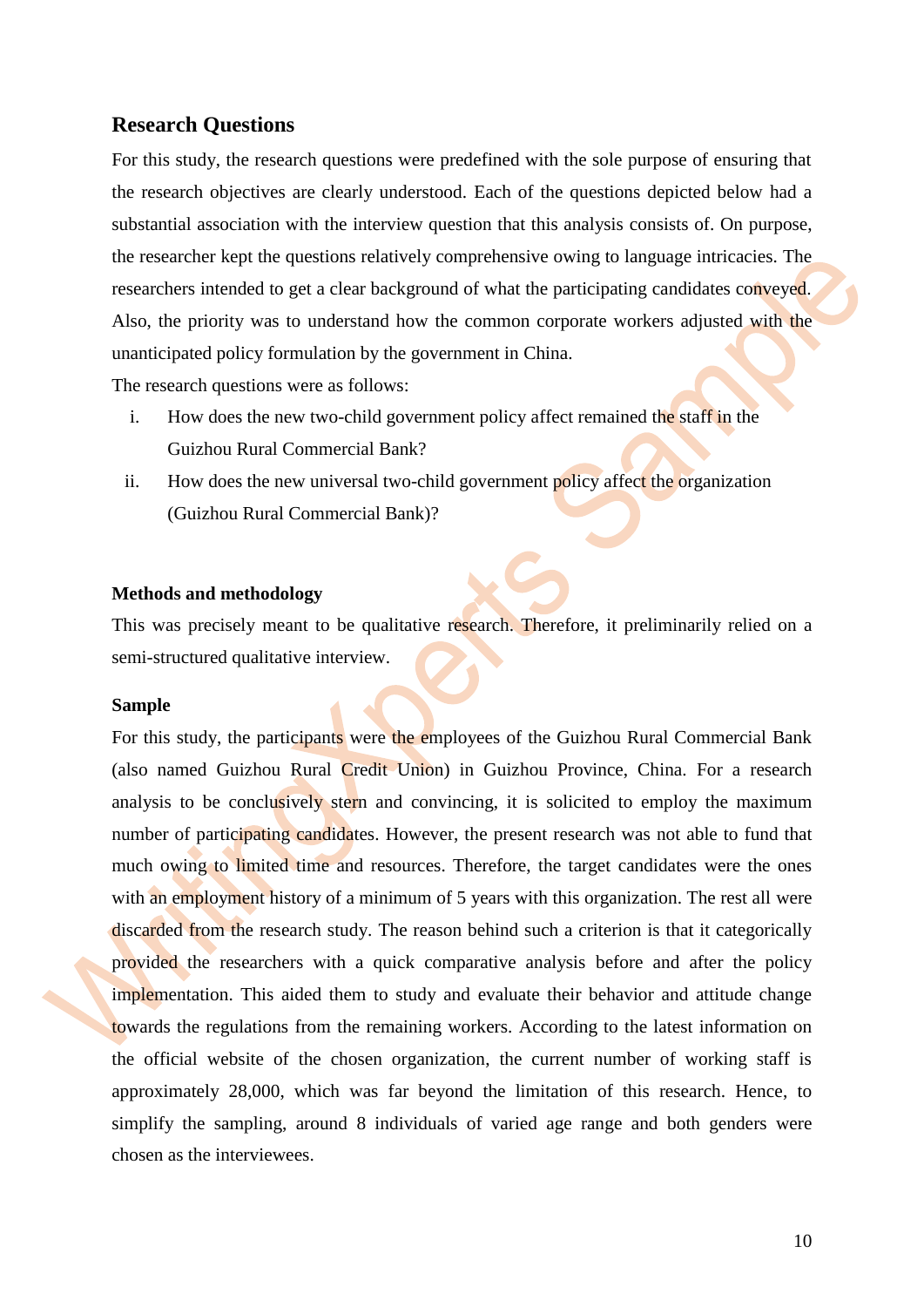| Number of<br><b>Respondents</b> | <b>Designation</b> | <b>Gender</b> |           |
|---------------------------------|--------------------|---------------|-----------|
|                                 | Manager            | 2 males       | 2 females |
|                                 | Bank<br>employees  | 2 males       | 2 females |

#### **Participants for the Study**

Since the policies pertaining to maternity leave are gender-centric, it was rational to consider its prodigious impact on different groups in the organization. Furthermore, a few higher officials were requested to volunteer this qualitative interview. Most of the respondents were approachedthrough snowballing. The recruitment information wasto be circulated over WeChat App and conducted by the recruited officials. Additionally, an expert translator was needed to be enrolled. Most of the employees were Chinese but if any participant belonged to any other language domain, the specified language translator wasalso appointed for the sake of uninterrupted interview progress and data collection.

## <span id="page-10-0"></span>**Prerequisites of the scheduled interview**

Before initiating the interview, the respondents were very well informed about the research purpose. And, they were told that each interview of this category wasmeant to be solely anonymous. The interview was recorded and documented with proper number coding where each code represented one participating candidate. Alternatively, a specific color-code wasthought to be employed to organize and document the interview of each respondent. Such interview data would rightly provide a concrete impression of their views and how such policies have impacted them over time. Besides, such interviews also depicted how the future expectations of these employees were impacted by their switching to the newer policy.

Simultaneously, to receive the most unbiased and impartial answers from them, the study tried their best to limit any unprecedented misunderstanding or misinterpretation of the interview questions. The ideal number of offspring a couple will bear is invariably interpreted as a mere attitude instead of a concise plan in China, it could perhaps be one of the finest ways of obtaining the most honest replies from the unknown participating candidates given the prodigious circumstance and insufficient resources that the analysis was conducted.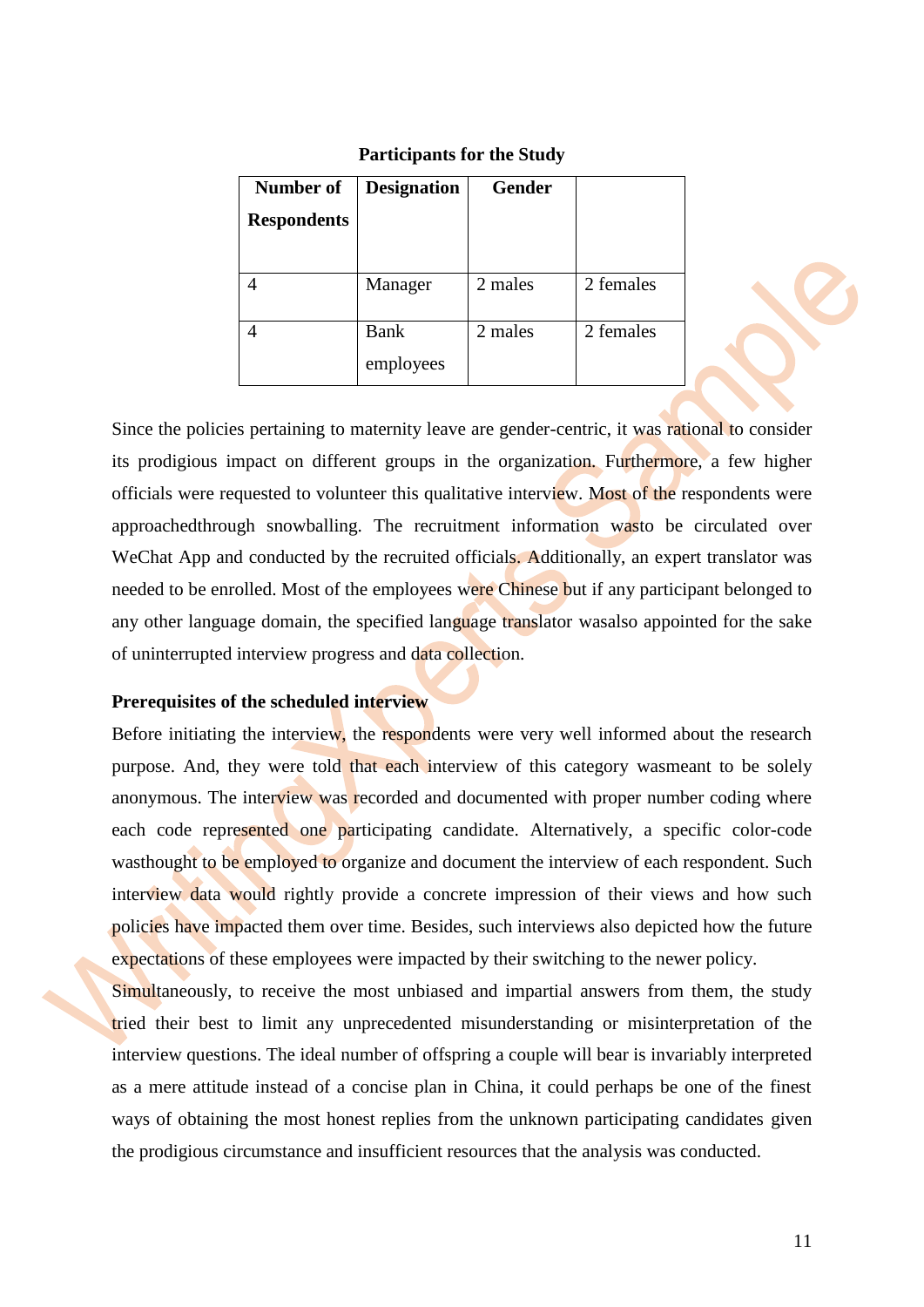#### <span id="page-11-0"></span>**Ethical considerations of the research**

Before the study onset, certain ethics must be prioritized and adhered to by the researchers. These were as follows:

- Voluntary participation was necessary for the study.
- Informed consent was collected and well preserved.
- Participants must not be subjected to any harm.
- **Transparency should be maintained between the trial team and the participating institute.**
- The confidentiality of personal information must be adhered to.
- No exaggeration of the study objectives was solicited.
- **Participants can withdraw anytime depending on their feasibility.**

### <span id="page-11-1"></span>**Materials and resources**

This section will highlight the details of the interview design and procedural models.

## <span id="page-11-2"></span>**Design of the interview questions**

This interview was arranged to bear certain questions intended at the wide variety of future aspects that the new policy might be exerted upon the participants. The research questions coupled with the available information over the literature formed the core basis of the interview questions. The interview was initiated with general questions and thereafter dug into the specific ones. Not only about the policy impact, but the respondents were also asked about their opinions or viewpoints on gender discrimination, their family expectations, and many more. Furthermore, they were asked about their current workplace and how the organization has assisted or influence their thoughts or takes on the new policy. However, a few participating candidates might never realize the societal impact or their views.

The details or guide of the interview questions are attached in Appendix 1.

# <span id="page-11-3"></span>**Procedure and method design**

An elaborated research analysis required a qualitative approach, as mentioned earlier. **The Snowball sampling approach** was employed for appointing the participating candidates for the study. This approach is easier when the research participants recruit other respondents for a specified study undertaken. For the better comprehension of the readers highlighting a few common pros of such a sampling approach is solicited.

i. Due to the paucity of time and resources, snowball enabled this research to be simple and economical.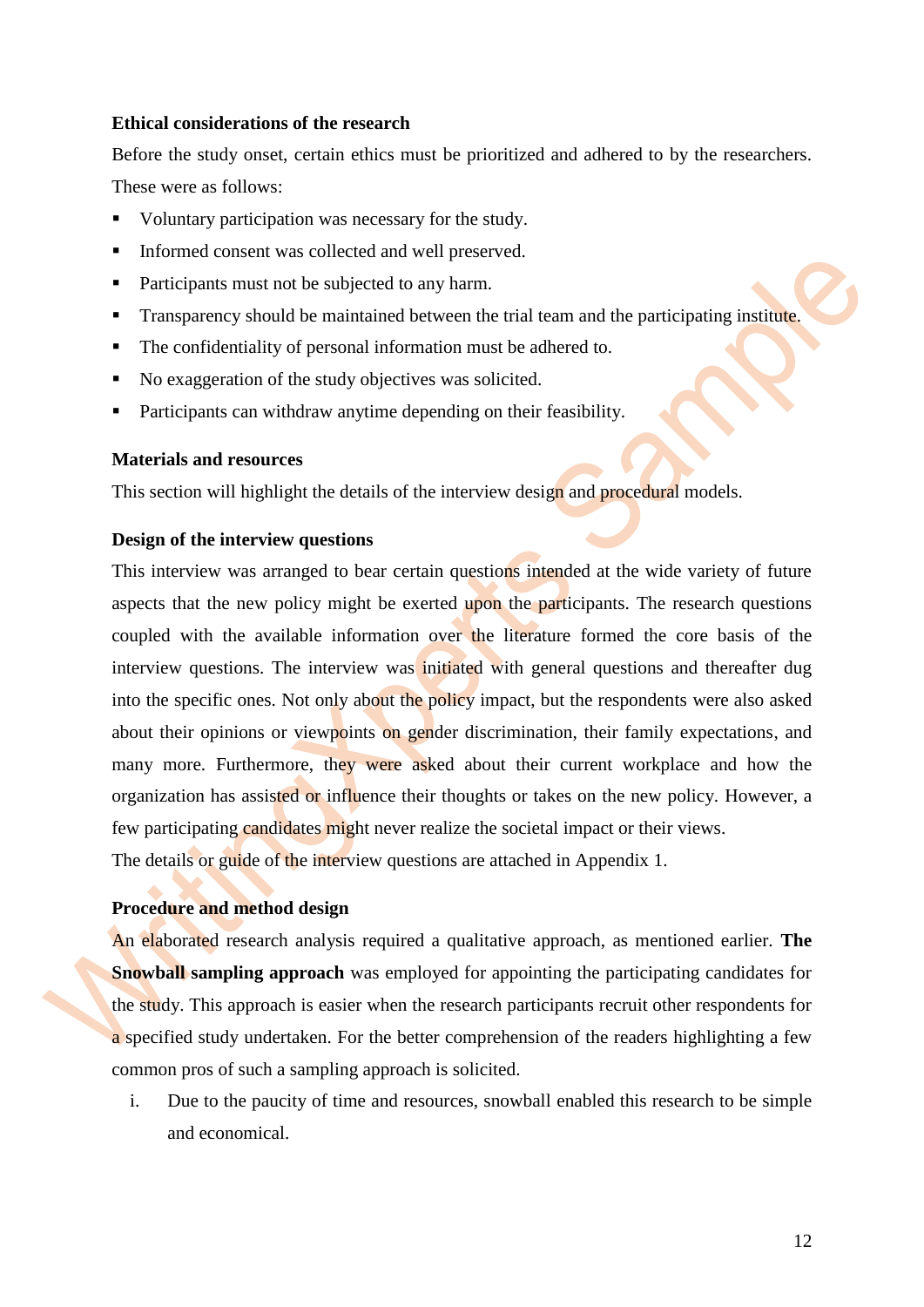ii. This approach required little planning and much fewer workforce which categorically made the process quicker and less challenging to handle.

The research details were distributed over the online media WeChat application with a specified ID. Interested candidates scanned the given referral code to add me to their list in private. As per their personal details and the appointed recruiter's help, those 8 candidates were selectively chosen. Thereafter, the interview was organized based on their convenience. Since the interviewees were different, their interview responses were distinct which immensely helped the researchers form a structured panel of diverse responses to analyze their individual viewpoints.

# <span id="page-12-0"></span>**Data analysis and results**

The responses were collectively gathered from each candidate. The accumulated information went through a series of analyses. The results and common findings of the research have categorically been layered in different aspects for the simple comprehension of the readers. The relevant aspects of each part have been discussed separately in this document.Thematic analysis was employed which collectively balanced a high degree structure in the course of evaluating the interview data. This allowed the researchers to adopt the same as per the study needs. Based on the codes, the data was chronologically documented and archived keeping its confidentiality intact. But what was more important is the use of **discourse analysis**. In any qualitative research scenario, discourse analysis is relevant for certain social, linguistics, and cultural purposes. It holds a stern impact as it is an interpretive method to analyze certain texts or its contents. The researcher, therefore, made interpretations on the basis of the responses and also its contextual details. Also, a core discourse analysis will help other researchers to conduct such prodigious studies of this category to assess the content analysis from each subject. It becomes essential to judge what a participant intends to express as per the research context and tone.

In China, due to their native language and its diverse interpretation, certain words carry multiple meanings based on the situation. Conducting such an analysis was a priority for it clearly evaluated how language functioned and its meaning was created in varied social contexts. It was extremely crucial to judge and assess what the respondent intended to convey through their answers. Some scholars describe this analysis to be a "language analysis beyond the narrated sentence" (Liu et al., 2016).In the end, it will also aid many researchers as a helpful approach to explore the insights of interviewees through their response ranges.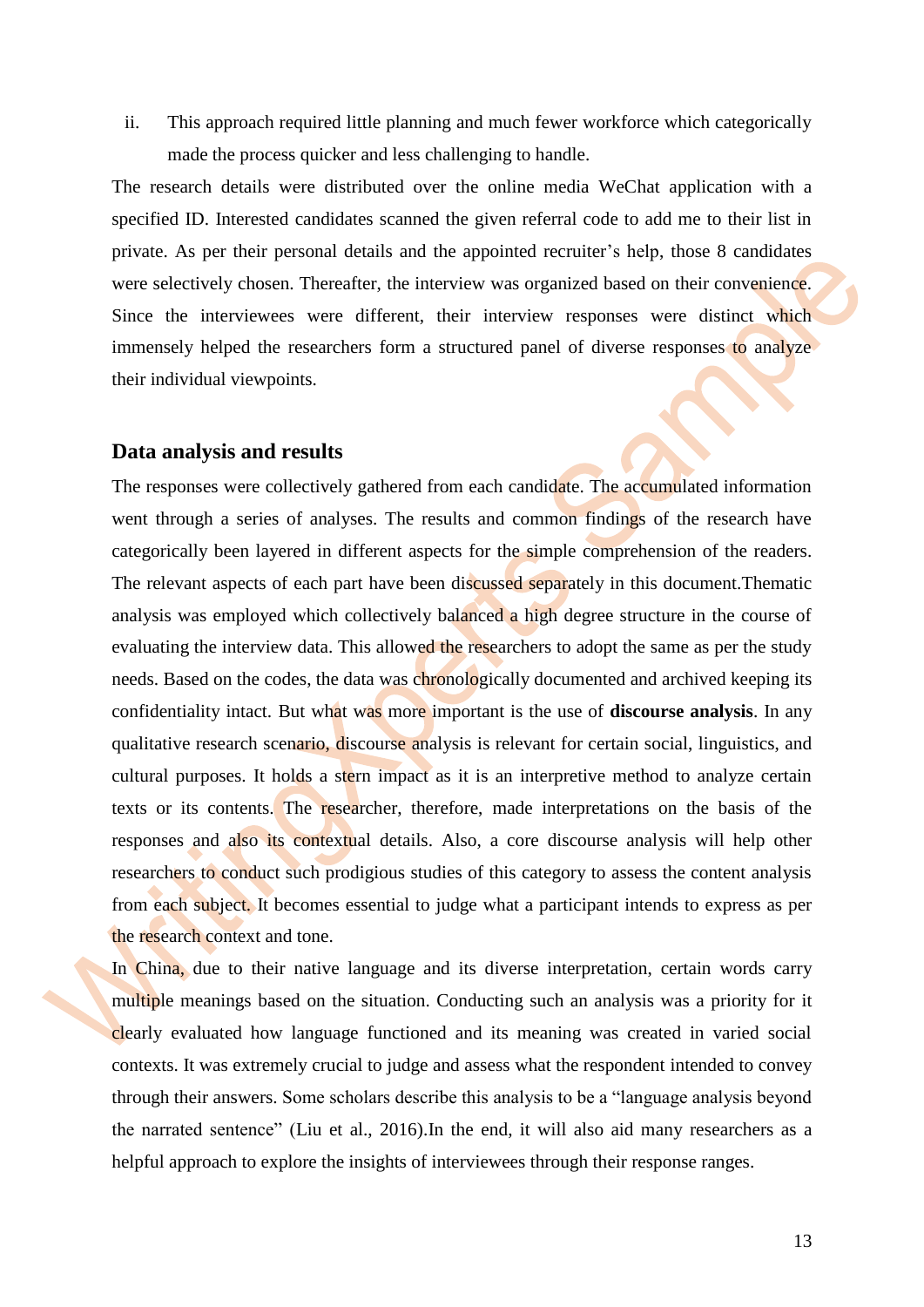However, the focus was categorically attributed to the following aspects.

- i. The cultural rules and the sheer convenience of the respondents in communication through their answers.
- ii. The purpose of certain phrases so that they follow the situational context and are not misinterpreted.
- iii. How the respondents communicated their assumptions and opinions on the impact of the proposed and implemented policy in China.

Rather than considering the shorter units about language, the researchers studied the larger chunks including the respondents' entire written conversion, texts, and tones. These resources were cohesively analyzed on several levels.

The interview comebacks made it evident that each participant understood the implication of the policy and its associated regulations.

## <span id="page-13-0"></span>**Study findings from the research interview**

## **i. Respondents' views on the 2-child policy impact**

**Purpose:** The researcher categorically intended to evaluate if the participants at all knew about the policy. So, in this context, the researcher chose a one-tracked focus.

**Findings/Discovery:**From the varied responses of the interview, it was abundantly clear that the majority of the responding candidates have expressed how the intent of a second-born could affect career expectations by complicating their personal lives. However, as previously mentioned, many existing shreds of literature categorically argue regarding the new policy and its impact on fertility intentions. This has significantly caused the birth rates to relatively remain lower. Moreover, a few respondents expressed their viewpoints of a fully liberal policy that they believed to have addressed issues like population imbalance and aging. They also mentioned about their awareness of the fertility policies that cohesively coped with such population issues in China. But many of them have responded in a partial tone which indicated that they are unaffected towards the switching to this policy. So, it was more like a mixed response. The management team was not greatly impacted though. In fact, most of the members expressed their intention of changing their fertility intentions owing to this new policy.

From the 8 members volunteering for the study, 2 have responded stating they have not yet given it a thought of bearing a second issue at the moment; 3 of them depicted unaffected views towards the same. However, the other 2 considered not planning the second issue as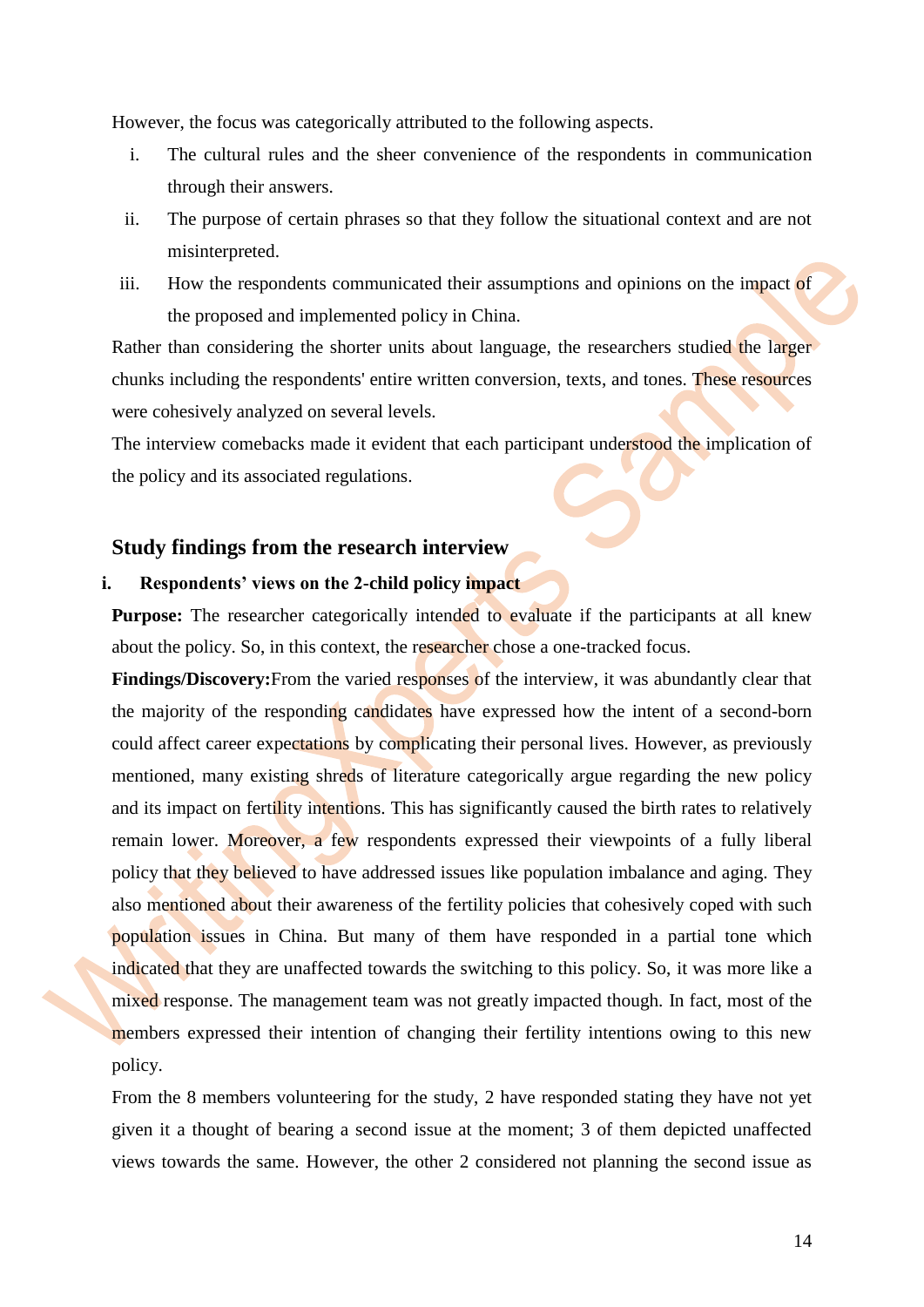they felt that would categorically violate the 1-child regulation. But they have also mentioned about certain financial resource burden that the families might have to experience with the arrival of a second life. So, despite the depiction in the literature where the little impact has been shown on the people towards their fertility intentions owing to this new policy, the interview showed a more literal outlook of the candidates' views. Those whose life seemed to remain unperturbed owing to a second-born also demonstrated this because they had no issues bearing the financial expenses under the new policy altogether. However, from a few responses, the researcher concluded that the respondents' intent of possessing two kids is relatively for their personal benefits. As literature works say, having more than one offspring provides mental security and more joy than bearing one especially when the couples grow old and feeble. Another new observation from the interview sounded reasonable when some members mentioned that their motivation towards this policy emerged as they grew up in a nuclear family as a single child which brought tremendous childhood loneliness. However, this again corresponds to the previous 1-child regulation where couples had to adhere to such policies and raise single kids.

Apart from this, the discordance of opinions of the candidates occurred due to a plethora of reasons. Many scholars have argued upon the fertility rates being much higher especially in families with a relatively less family-work dispute (Zhou & Guo, 2020). Probably this explains the rationale behind some of the respondents' high fertility intentions. Literature works also suggest that owing to economic constraints, many families choose not to opt for the second one. But most of the working respondents are fairly stable in terms of financial aspects. Therefore, such constraints were less likely to have impacted the study participants to bear an additional responsibility (Zheng et al., 2016). This explains their intent of higher fertility.

On the whole, from this layer of the interview, the researchers can coherently decipher and conclude that the expectation and impact of the novel policy on the working community (although the research comprises of the limited sample) is still very speculative and their opinions on fertility intentions might not be similar and could alter in the times ahead.

### **ii. Respondents' views on maternity leave**

**Purpose:** The sole intent of this matter was to assess if the employees understood and embrace the banking sector's maternity leave under its corporate environment. They even intended to seek if the response were in favor of this policy or reproaches its implementation in China.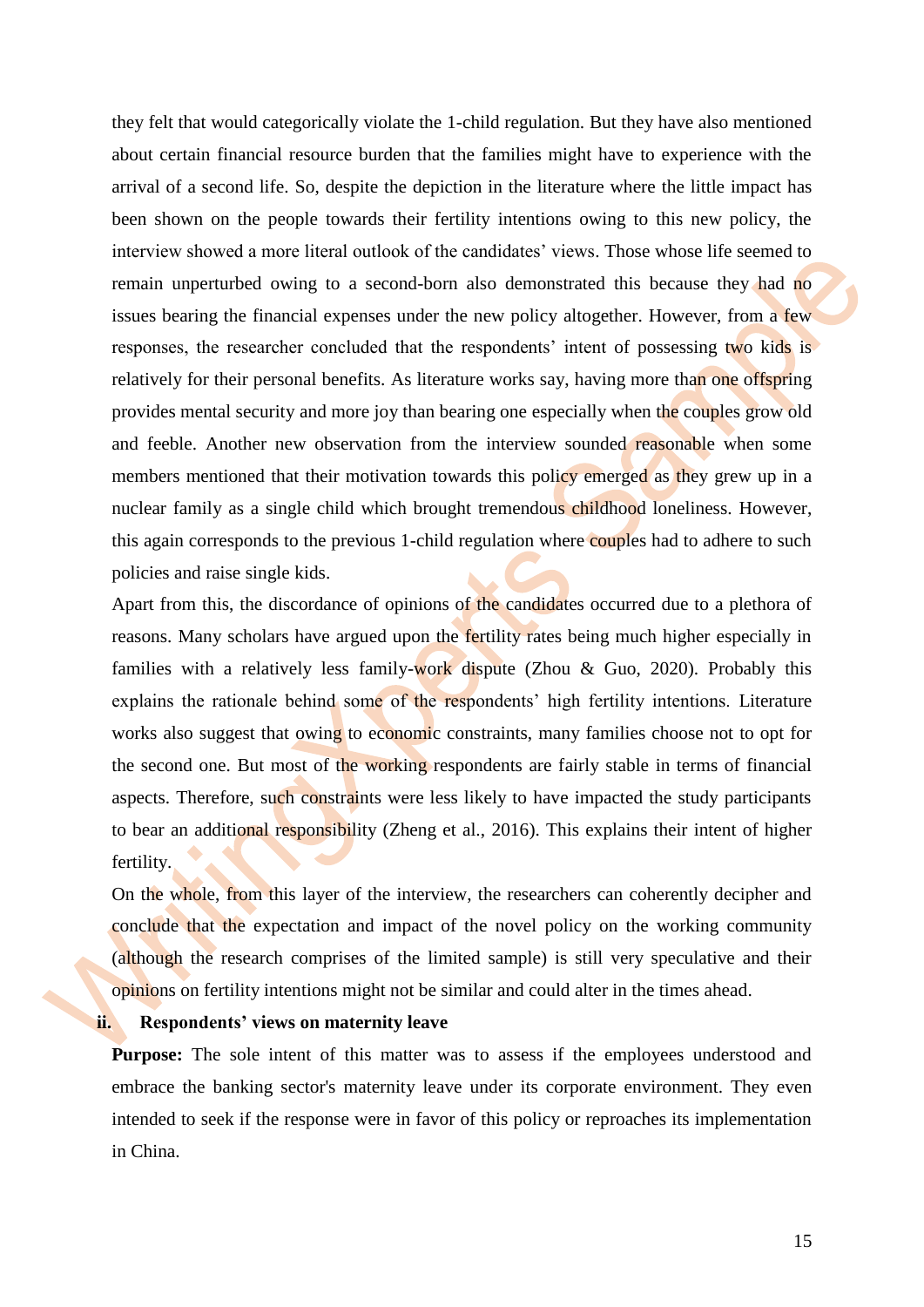**Findings/Discovery:** The interview intended to investigate the maternity regulations at the chosen organization and under the core corporate environment, how it aids or impacts the employees. The researcher intended to acquire a strong understanding of the interviewee's comprehension of their company's maternity policies and how far they support or derive sheer benefits from such leave regulations.From the members' responses, it was understood that the bank has set a leave policy of around 98-158 days for its female workers and around a month for the male employees. However, within the duration of their paid leaves, if any worker resumes his/her services and returns to work earlier, the rest of their leaves gets converted in wages by default which the employee receives with the monthly salary. Out of the eight respondents, 6 exhibited a reasonable opinion towards such leave policies and assumed this as a social responsibility. One participant categorically expressed negative viewpoints stating that the setting of maternity policies in the bank was unreasonable. She cited a couple of stern reasons behind this. Firstly, her response concretely showed her reluctance towards such organizational policies where employees are indirectly encouraged to resume work in place of additional wages. She intended to adhere to a specific number of days leave to improve the physical and mental health of the mother. Another respondent opined that the company leaves the setting for the male workers is too short a duration to look after the family dimensions. Furthermore, many responses showed that owing to the leave norms, many workers are professionally solicited to work overtime owing to humungous work pressure. This remarkably reduces their personal opportunities with their families after duty hours. Also, 3 of the four appointed managers expressed that their lives have not been supremely impacted owing to the bank's maternity norms. But a considerable portion of these answers also highlighted that adapting the new policy and the impact of the organizational maternity regulations have affected the career expectations of a few of them. However, in this context, two of the responses typified that the maternity costs that an organization has to inculcate limits the prodigious hiring of the female staff in China, and many shreds of literature have categorically assisted this statement in varied parts of the world (Zhou & Guo, 2020).That is their inclination towards discarding potent and eligible female workers only to avoid the maternity expenses. The researchers also additionally came to know one of their experiences where one working staff disappeared from the organization during her office period to feed her baby. Such obligations are reasonably common in case of personal aspects, but it is leaving the other employees in an inconvenient state as the additional work burden is eventually imposed on them. Also, for the woman, it is not a matter of personal choice rather a serious compulsion without anyone else to take charge of the kid. However, it is rational for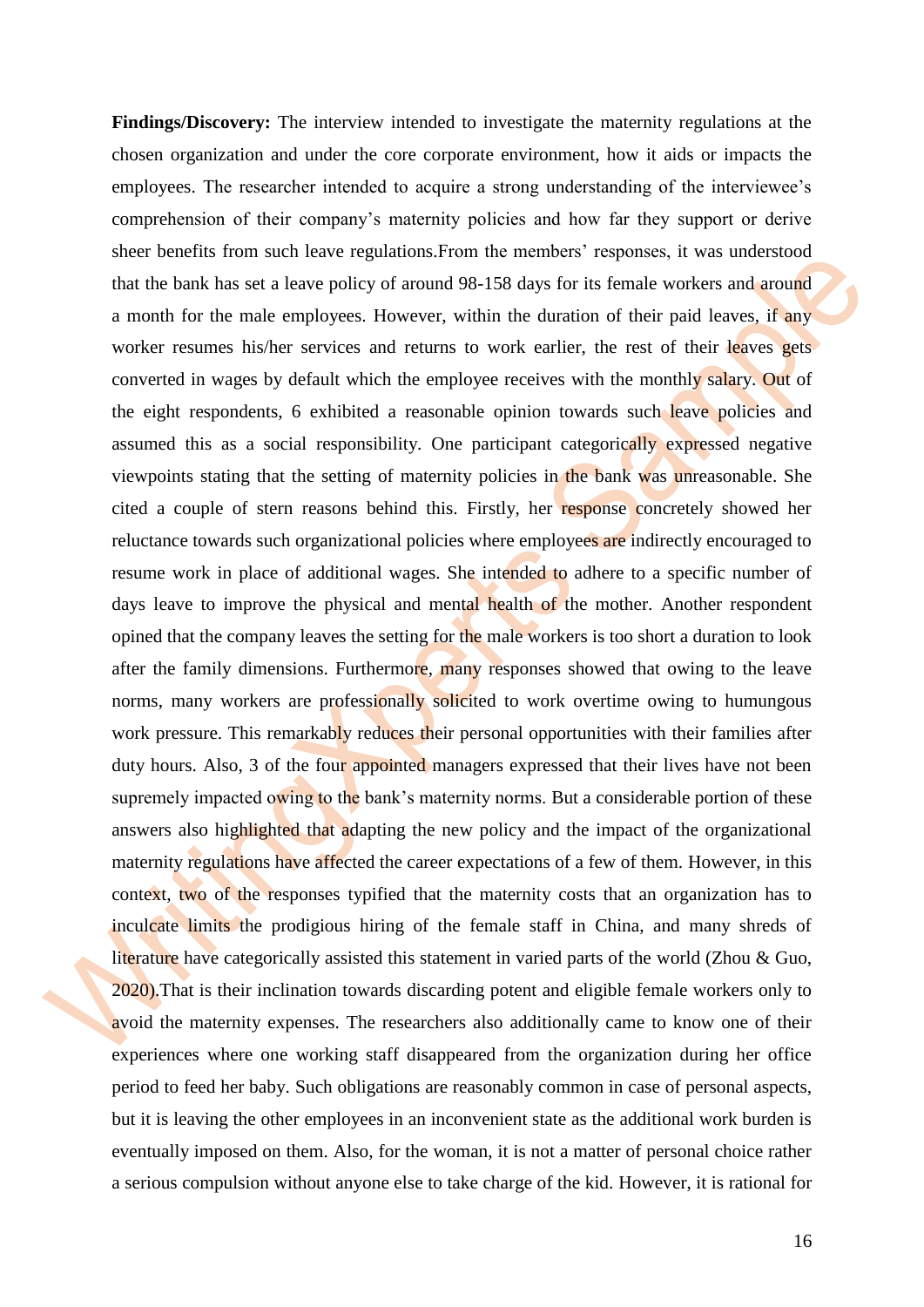these companies to appoint a male worker as the leave duration will be cost-wise much more preferable for men owing to their 30 days set time. Hiring married female employees is likely to compel the employer to invest in their maternity costs. Also, many companies are considerably wary in recruiting female staff post the implementation of the 2-child norms out of their significant fear to pay for their leaves twice (Feng, Cai & Gu, 2013). In this context, two respondents also mentioned that such extended leaves tend to cause a huge interruption on their professional schedule which, in turn, also affects the smooth continuity of their organizational operations.

Therefore, to concisely sum up the intricacy and positivity of maternity leaves on these bank staffs, it is clear that it bears a mixed impact on these Chinese workers.

## **iii. Respondents' views on gender discrimination and professional expectations**

Based on a plethora of existing literature, the influence of such new policies especially on the career graphs of many women has been found to be much closely associated with gender equality (Sun, Gordon & Pacey, 2016). On today's date, where female pay gaps, harassment, and gender difference still persist in many organizations, this research analysis demonstrated a discordant result. Theoretically, just like the former policy, the newer 2-child scheme also exerted its significant impact on gender disparities (Lee Cooke & Xiao, 2014). But owing to the relatively new implementation of the family policies of planning two children, very little evidence pertaining to this exists on gender-based equalities. And therefore, numerous scholars have been characteristically focusing on assessing the most probable long-term influence of the policy on the societal architecture of the country.

**Purpose:** The very intent of the researchers, in this case, was to ensure that they acquire a strong comprehension of the attitudes of the bank employees towards organizational gender equality.

Findings/Discovery: Most of the partaker's active responses in this matter made it clear to the research investigators that the chosen banking sector does not inculcate gender biases in their inner architecture. However, most of this research's participants (5 of 8 members) mentioned equal respect for the gender in this banking sector. Among them, three have categorically voiced their personal views stating their organization has an astounding recognition for their warm treatment to the female workers. In this regard, they have mentioned and expressed their gratitude towards the company's efforts in celebrating women-centric occasions such as "International Women's Day" and "Mother's Day" as well. They even provide or honor the female workers with rewards as a sign of utmost respect, concerns, and sympathies for women as a whole for their nature of enduring so much. This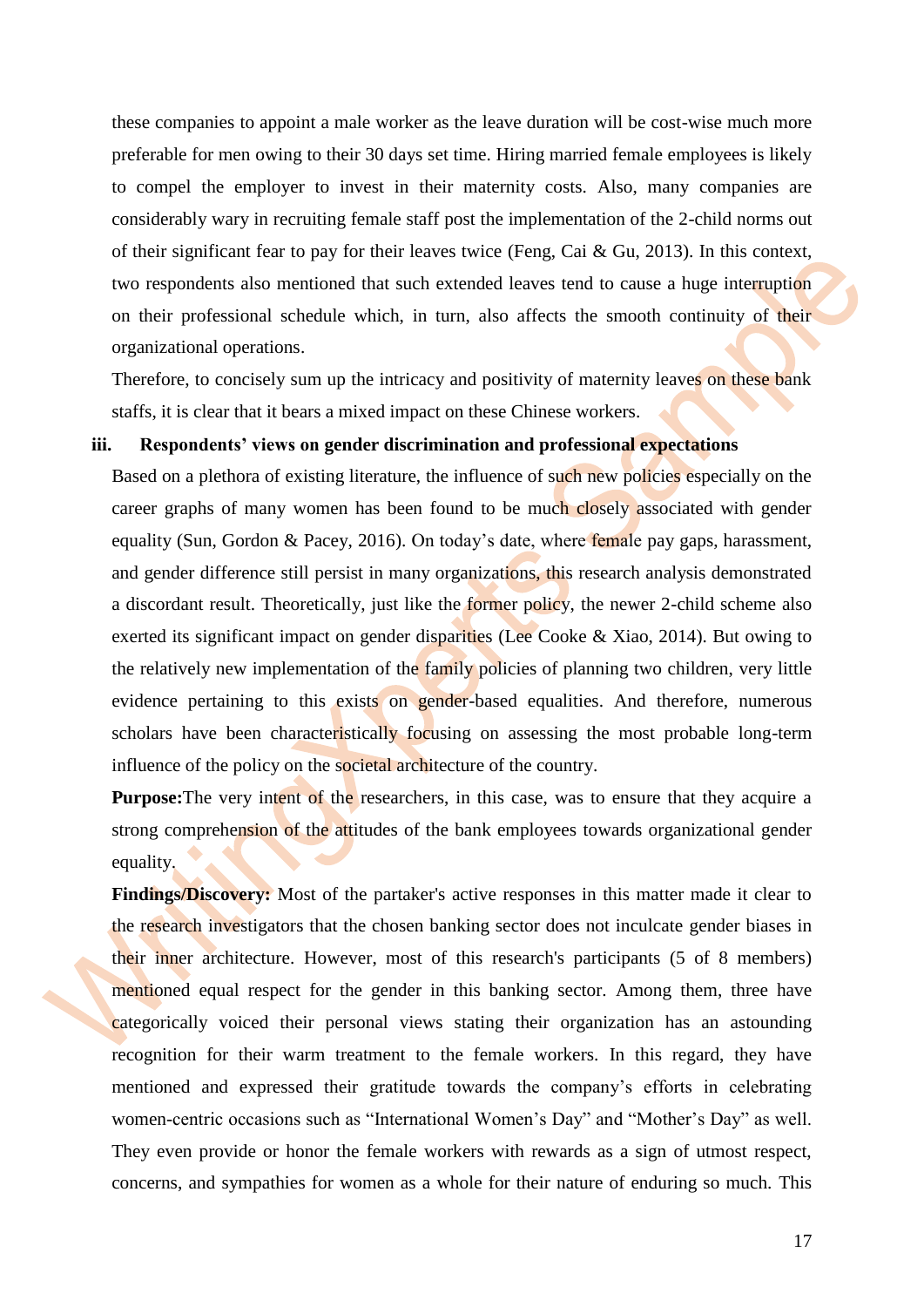depicted how the banking sector supported women's advancement and took the utmost care of female employees. But it does not take away the existing facts that compared to the earlier policy, the newer one seemed to have restricted much of their professional opportunities (Cameron et al., 2013). Online journals, news reports have collectively intended to create stern public awareness among the citizens of China before ever since the emergence of this novel policy.

# **iv. Respondents' views on the consequences of maternity policy of the Banking organization**

**Purpose:** Finally, in the light of how maternity holiday regulations affect the individual professional experience in terms of workload, the researchers went a little extra to assess the same on a broader level. In this case, the researchers also aimed to know the kind of measures the employees or the management of the financial sector had taken to deal with any of such volatile effects.

**Findings/Discovery:** The researchers seemed to have found and categorized the positive and negative responses respectively. Some of them have hence not considered this workload to be a humungous burden. Those respondents that shared **positive views** coherently mentioned that while the female employees were on leaves (maternity), the additional work burden had provided them with better learning experiences and opportunities. They were of the opinion that such extra assignments or overtime work had facilitated more income, incentives, or monthly allowances to them along with their fixed salaries. Some of them believed that such opportunities in the presence of such less competition subsequently enhanced their possibilities for due promotions at work. So, in many ways, some of the bank employees expressed their positive opinions and expectations from this policy setting in their company.

However, as mentioned previously, candidates also shared their **negative**experiences. Some employees unable to cope with such sudden work pressure increments often produce poorer performance. This affects their job functionalities as well as performance appraisals. Ideally, many employees who are not very well receptive of additional corporate responsibilities make frequent professional errors which, in turn, affects their efficient performance remarkably (Sun, Gordon & Pacey, 2016). In many such cases, these employees are often penalized with a considerable amount of professional losses. This often to reduced morale and consequently brings spot resignation. Also, some employees stated that post-maternity, the suddendiscontinuation of some staff from their prolonged services increases the possibility of business faults. This is solely because new replacements struggled with the unfamiliar work pattern and ended up in extension professional inaccuracies.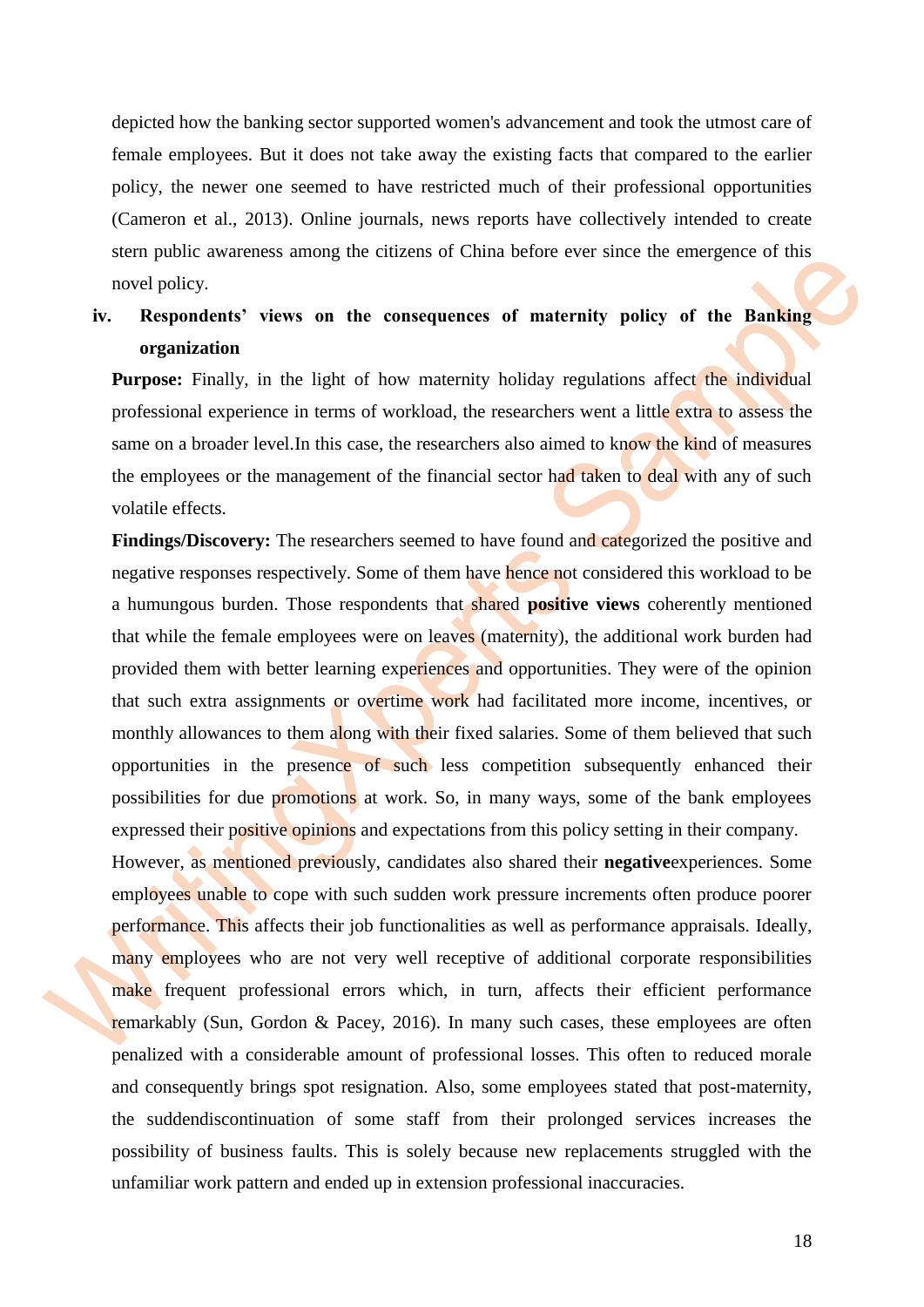#### **v. Respondents' views about the behavioral change of the staff post-maternity**

**Purpose:** Finally, the researchers of this analysis wished to know the extent to which the employees change their behavioral patterns or attitude once they resume their respective services. Basically, this would help to comprehend if there was any discordance in their productivity after receiving the prolonged leave of maternity.

**Findings/Discovery:** In general, there are two attributes to this finding. Firstly, some workers strongly believed that such long leave durations invariably affect individual performance. That is, their business proficiency always reduces due to the prolonged detachment from familiar jobs. Sometimes the memory capacity also changes after such an extended professional gap. Another aspect which the management in general mentioned was the obvious tendency of these employees to apply for frequent leaves. This is because, it becomes enormously crucial for both the male as well as female workers to take time out for certain important family affairs (Zeng & Hesketh, 2016).

On the flip side of this aspect, some employees expressed their increased morale especially because the peers are happy having the colleagues back. Also, for some people, such extended leaves help to regain the lost professional motivation; so, when they resume professional services, their productivity enhances and is able to deliver much better work performance in the times ahead (Lee Cooke  $\&$  Xiao, 2014). This categorically refines their sense of belonging to their respective organizations and ameliorates their job satisfaction as well.

### <span id="page-18-0"></span>**Matching of the findings with the research questions and objectives**

This section of the prospective research will highlight the concordance and discordance aspects of this research analysis with the main objective of the initiative. It would also explicit the varied possibilities of measurements to ascertain the extent to which the study initiative has answered each of the research questions pre-selected for this study. If a reader carefully understands the research questions, he will find relevance in two different aspects. First of all, the research analysis aimed to study the extent to which policymakers have impacted the working corporate organizations. Once this question is properly answered, the researchers intended to move a step ahead to categorically know the effect of the policy on the working community. With such an intent, the researcher conducted the analysis. Firstly, from the wide variety of replies obtained from the interviewees, the researchers tried to evaluate the current situation of the chosen banking sector. Theresponses showed a mixed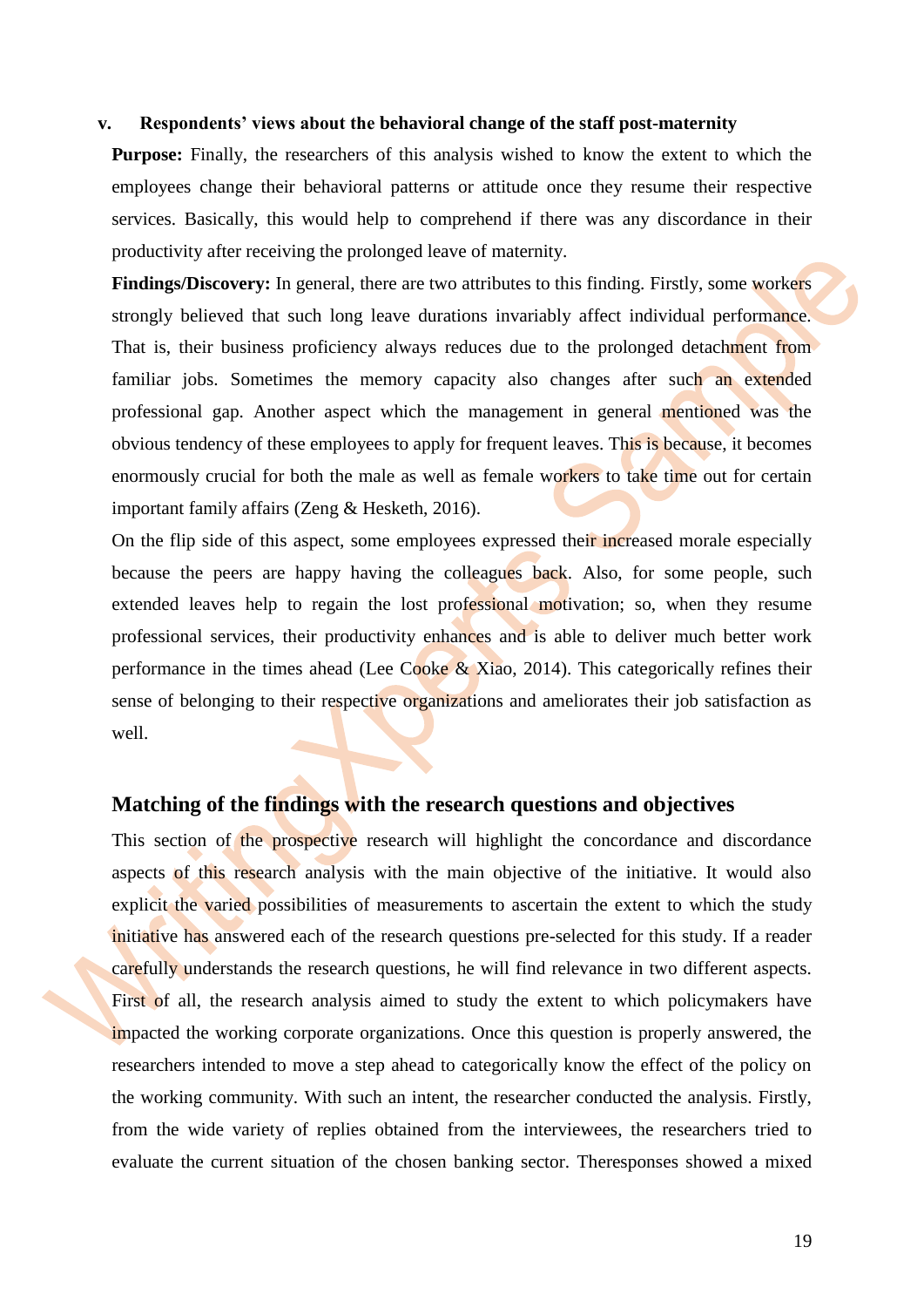impact of the policy on the interviewees. Their first section included general queries about their overall knowledge of the new policy. Each participant comprehended the intricate details of the policy. So, the primary focus of the researcher in this context has been served. Secondly, the researcher wanted to examine the policy impact on the personal and corporate sectors highlighting the concept of maternity leave. The responses of the candidates seem to be mostly in their favor because they find such leave policies to be fairly reasonable and well justified in terms of corporate dimensions. However, one candidate expressed some disappointment regarding the fixed number of holidays considering it to be relatively harmful and burdensome for the remaining group members. Therefore, in all of these attributes, this section categorically serves the second objective as well while the results were in concordance with the main research aim and questions.

The final aspect of the interview was on the prevalence of gender discrimination in the chosen banking sector. The research intended to examine if the chosen banking organization treated its female workers differently from the male staff. However, as seen in most of the interviewees' replies, they actively believe that the bank promoted gender equality and by no means treated the female staff any differently. From their responses regarding the initiatives of the bank to provide gifts to its women workers on specific occasions, the generosity of the organization is reflected. So, it clearly serves the final intended objective of the study on gender dissimilarities.

From the above aspects, the researcher could draw a strong comprehension of each of those 8 candidates' personal views regarding their organizational whereabouts on maternity leaves and the new policy implementation.

# <span id="page-19-0"></span>**Discussion of the research findings**

The results coherently demonstrated mixed responses yet highlighting some of the most interesting features regarding the commoners' viewpoints on the policy. The results lined with the findings of various other pieces of studies conducted previously after the introduction of the dual-child regulations in China. As expected, the respondents' answers were reliable. Since the participants belonged to different designations, it was fairly easier for the researcher to have a strong background of how the implication of the policies has influenced the professional groundings of different people differently.The interview atmosphere was relatively cordial which perhaps led to such honest responses. The members were free and sporting enough to discuss a very personal and sensitive subject like family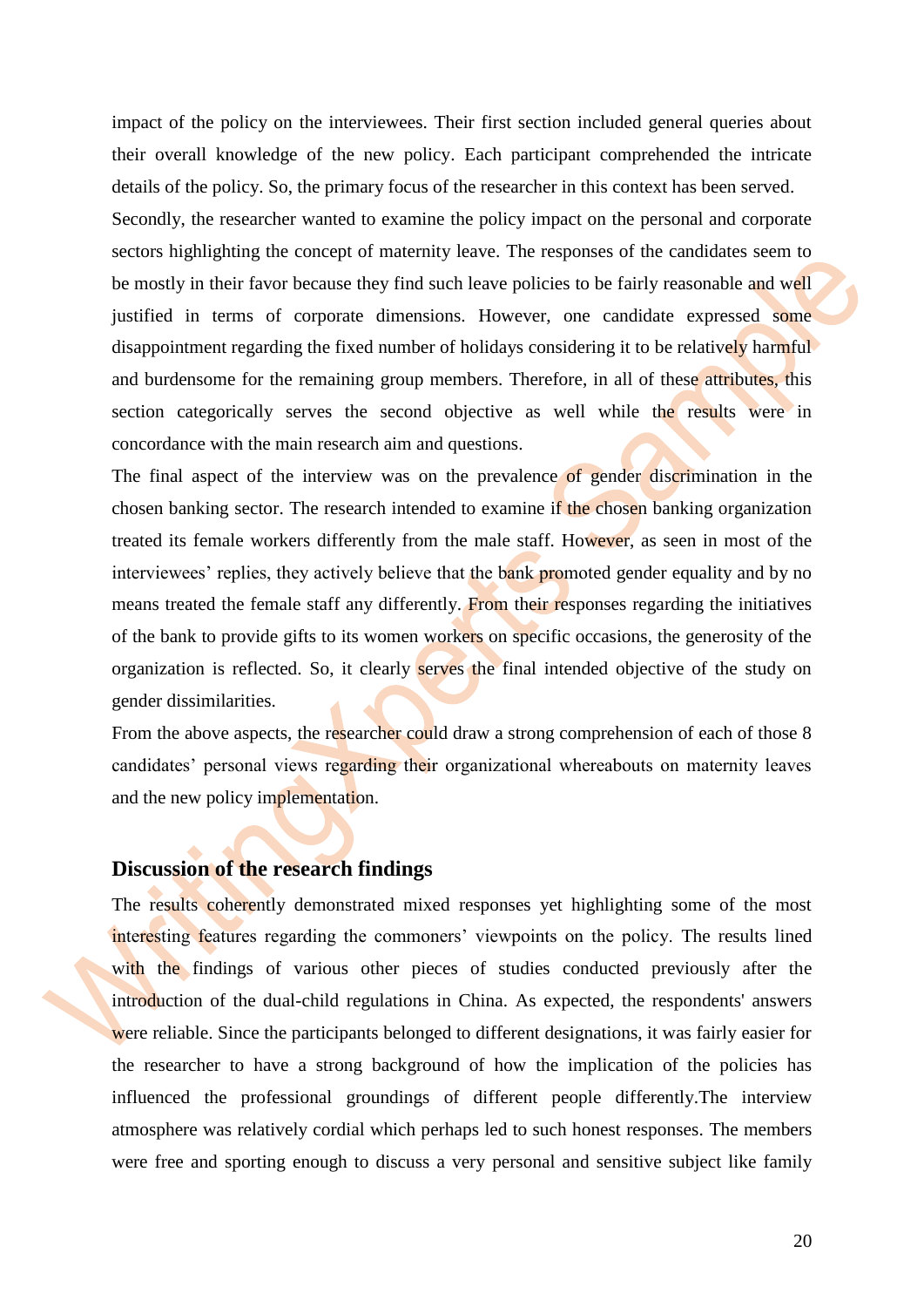planning to the researchers. Hence, in every possible manner, the study participants reflected their honest opinions and viewpoints on the topic. A huge observation that was in discordance with the prevailing literature lies in the views of the candidates whose fertility intents increased as a consequence of the policy. Besides, the average fertility intent of this research group was much higher than the country's average of 1.5 offspring per female (Zhou & Guo, 2020). Many of the candidates intended to bear the responsibility of a second issue while others depicted unaffected responses from the policy implementation. This observable outcome was noticed probably because many of the respondents were young participants compared to the studies conducted by other scholars on the same topic previously. But it might so happen that at a later point in time, the thought process of this research group might vary with newer experiences.However, the only differential aspects for these participating groups could be articulated by the fact that the majority expected to have a moderately low demanding professional sector, which perhaps would have made it less challenging for them to combine their career with child responsibilities. Hence, to a certain extent, the existing knowledge about the policy impacts does not immensely apply to this specified research group.

Secondly, their responses reflected their long-term vision of gender equality in the country. The extensive literature mining conducted by this study does not specify such observations among the Chinese inhabitants too elaborately. While this undertaken interview was not particularly intended to enunciate such distinction as far as the vision of the participants is concerned, most of the respondents were firm believers of the additional pressure that gets imparted upon them when a pregnant employee leaves on maternity holidays. However, a few of the managers expressed their unperturbed professional experience from such leaves. But the best segment of this narrative interview was when most of them expressed their stern beliefs on the gradual mitigation of such discriminating concepts from the convoluted professional sphere in China. This corresponds to an interesting study findingas it articulates that even if the inculcation of gender disparity has demonstrated sluggishness with the new policy introduction in China, these young female respondents were immensely positive about its demarcation in the times ahead. The findings additionally suggest that the SES disparities pertaining to the fertility intents of the participating group were mainly with the females harboring one offspring.

Lastly, it is highly solicited that similar research initiatives are organized in China. The more the number of such study initiatives, better assistance will be provided to the readers regarding the varied social groups and how the policy implications have altered their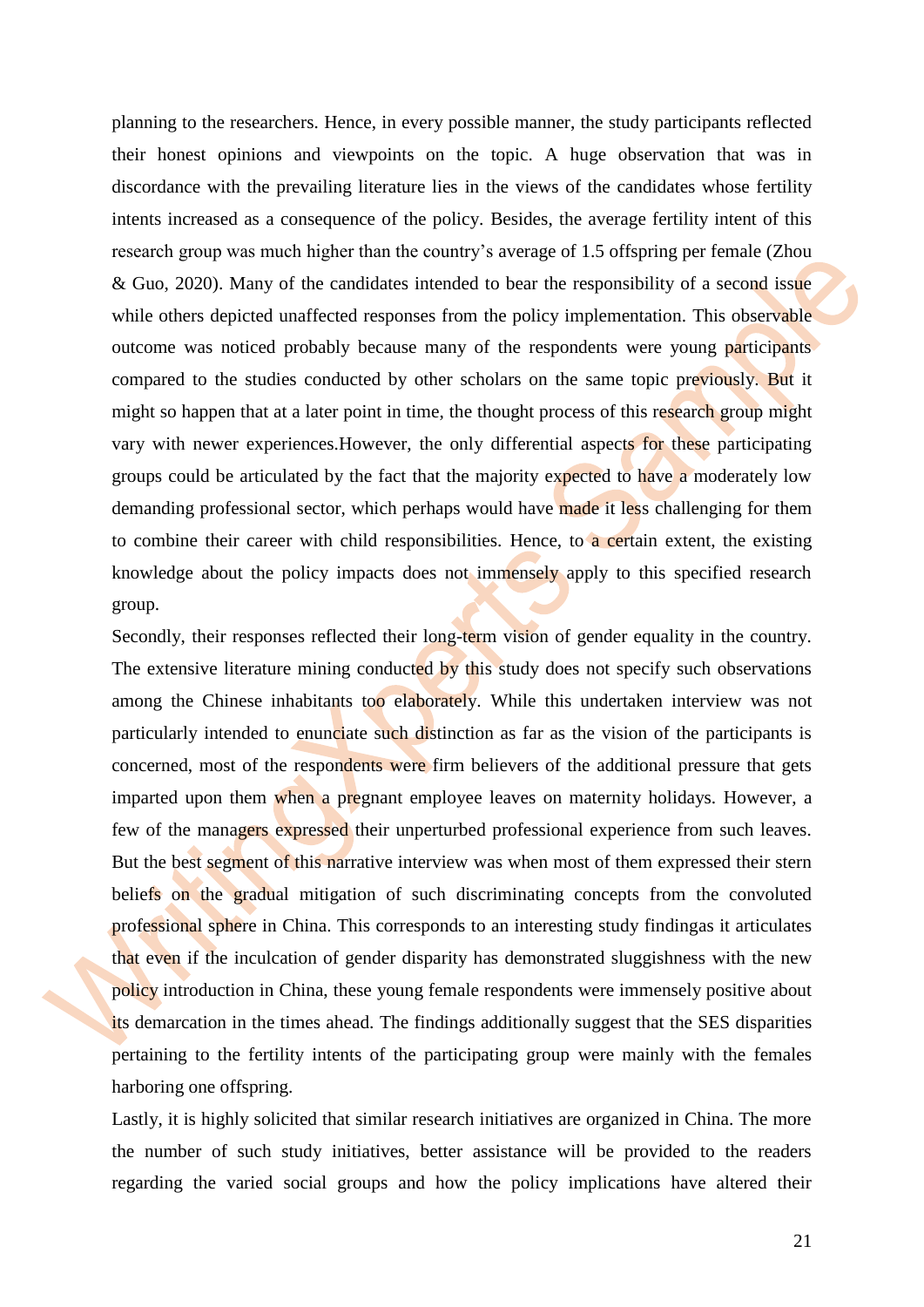respective professional expectations with the subsequent emergence of the new 2-child regulation in the nation. Furthermore, this research could potentially serve as stern guidance to future investigators to conduct numerous small follow-up activities to enunciate if the viewpoints of the common mass changes with time or not. This would explicitly provide the common inhabitants of China with an insight into the degree to which their upcoming professional development will be impacted by such policies. Also, more research works will aid the commoners to understand if, with the gradual flow time, people still keep their fertility intents significantly higher. Thus, for now, it feels fair to establish that in some ways the policy tends to impact certain female's professional experiences possibly owing to the emerging trends of gender discrimination in the current societal architecture.

# <span id="page-21-0"></span>**Strength of the undertaken study**

The present analysis has its strength with the use of reliable measurements particularly the evaluation of the socioeconomic status (SES) of the study group. However, certain aspects such as occupancy, education, above all earning tend to reflect the SES of the inhabitants of a particular nation. Researches state that income still happens to be quite a sensitive matter among the Chinese workers (Lee Cooke  $& Xiao, 2014$ ) and people do not like discussion the same with unknown people. Although the group participants in this study hinted about their earning potential, they were reluctant to reveal their income levels in this interview. Additionally, it is not feasible to categorically validate the varying data set from the Chinese statistics given the humungous population of the entire nation.

# <span id="page-21-1"></span>**Limitations of the study**

As mentioned before, this study barely included a significant sample size to uniformly convince the readers about its potential. The major cause behind this is its limited resource. As a result, this handful of people can by no means be the sole representatives of other Chinese professionals. Also, considering one service sector can never be the benchmark instance for others to follow but it can provide certain guidance and assistance to other researchers in framing or planning strategies to initiate more investigations on this subject. Also, the perpetual outcomes of fertility intentions were also a very sensitive matter. So it is possible that there could be certain distinctions between future empirical surveys and the interview method used in this specified analysis.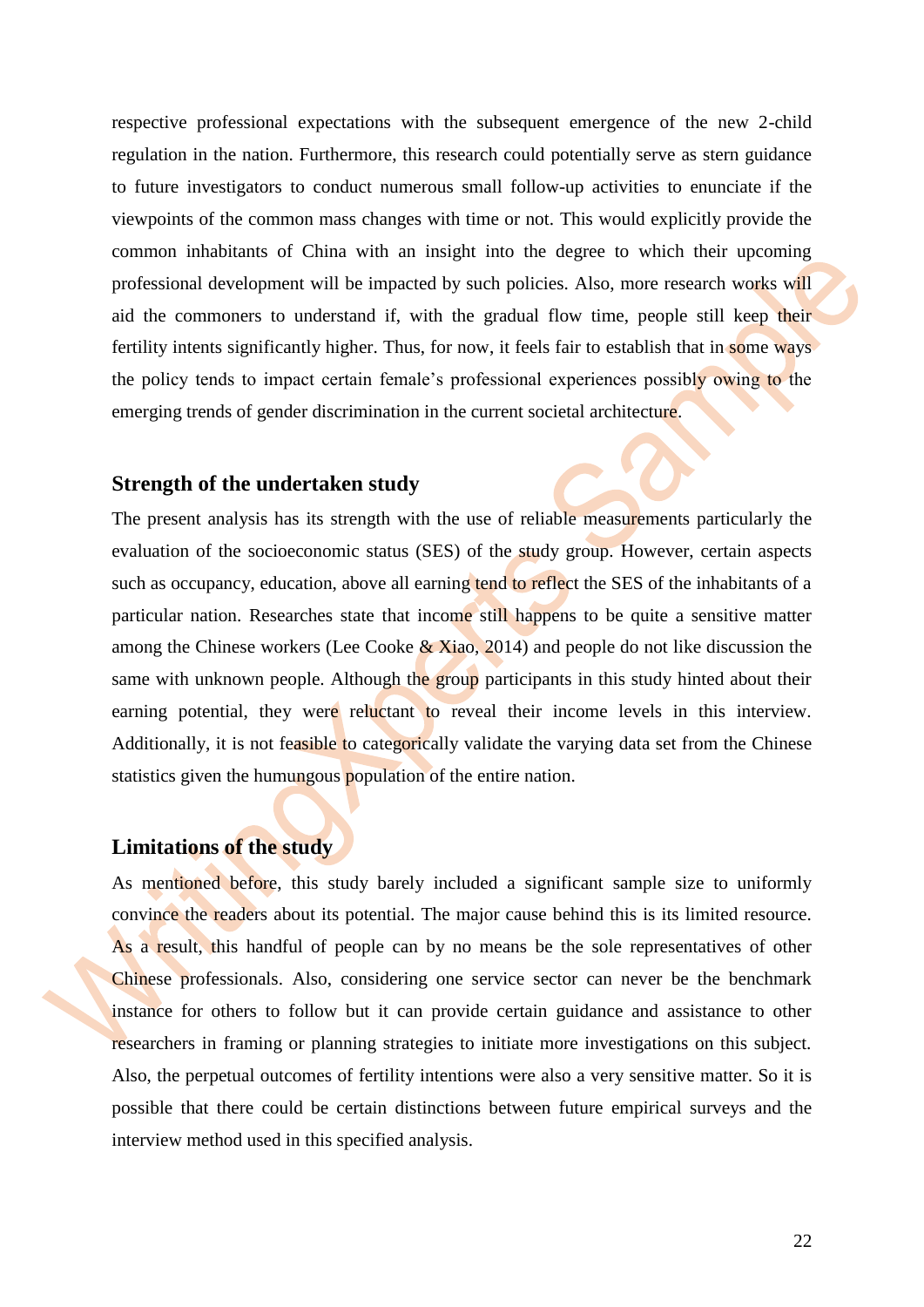# **Conclusion**

<span id="page-22-0"></span>The undertaken research coherently contributes to different shreds of literature in multiple ways. Firstly, the impact that the novel 2-child policy has on professional expectations of these female workers adds to the available shreds of literature. Also, such stern research on female's career expectations is a novel approach and has not been explored or researched previously. This sudden switching was most definitely affecting their professional expectations perhaps owing to the accelerated gender discrimination that has immensely been caused. Also, the literature might be at par with the respondents' feedback regarding the intricacy a women candidate might have to withstand in getting hired at a top designation or promotion which demands adequate official responsibilities.The study findings will provide a concise yet valuable framework for other experts to conduct further studies on this subject in many other employment sectors. On the whole, it can be stated that the implantation of the two-child norms in the Chinese sectors would eventually make it feasible for the female communities in their respective professional fields thereby enabling a sheer balance between child-rearing and services. This study and its concrete results might not be supremely convincing to many scholars but it will certainly provide potential information for many other developing nations that enforce such family planning regulations and are gradually modernizing.

Finally, the study cannot formulate any probable **recommendation** because of its limited utility. It needs a bigger platform and more extensive researcher investigations to persuade the common people about the same for good. However, the analysis might aid the policymakers and associated bodies to figure a better fertility-friendly regulation/policy that would potentially motivate high SES female workers to bear more than one issue in the times ahead. The research has prodigious potential to enunciate the effectiveness or brunt of the policy implementation all across the country architecture.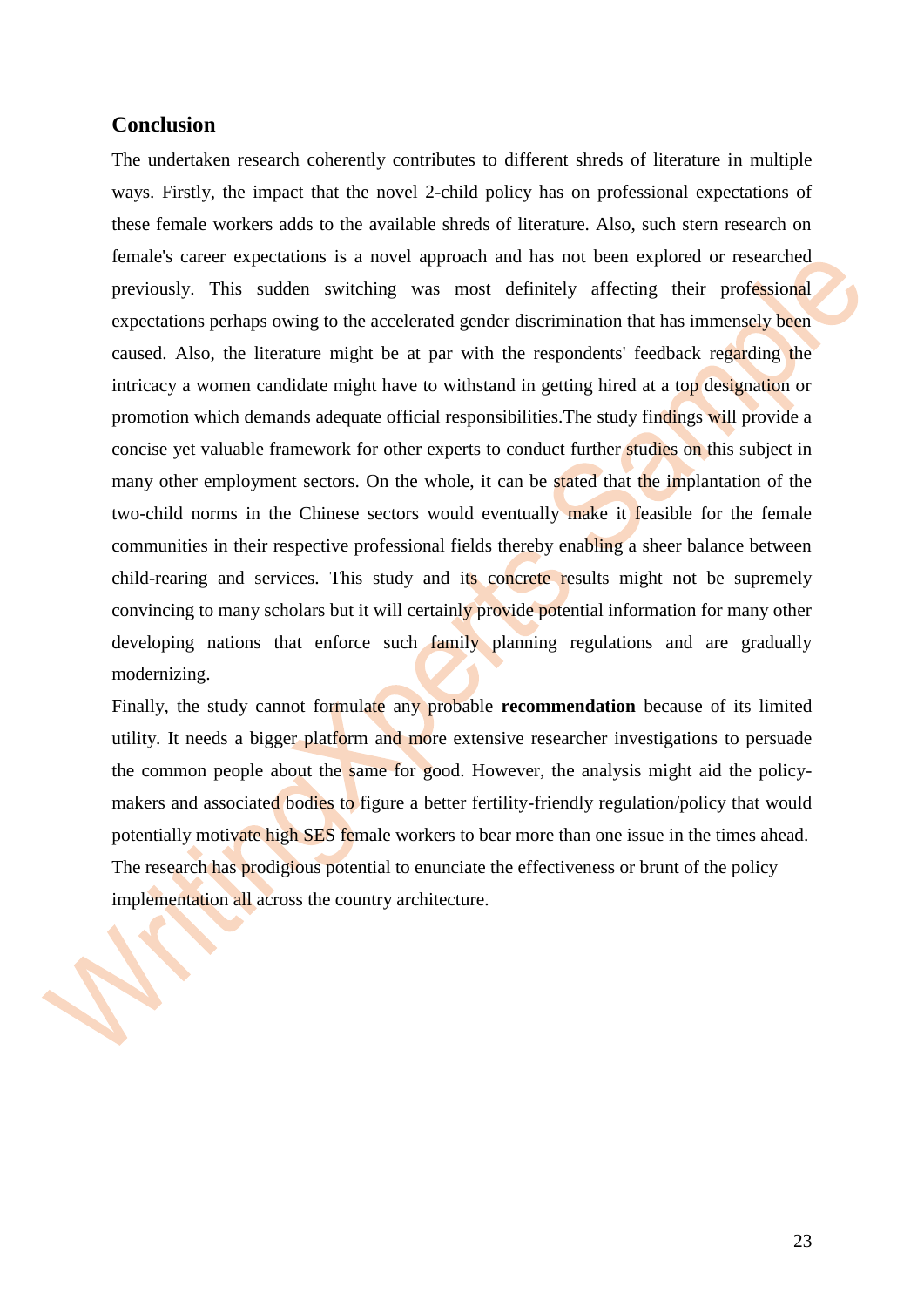# <span id="page-23-0"></span>**References**

- Attané, I. (2016). Second Child Decisions in China. Population and Development Review,42(3), 519-536.
- Basten, S., & Jiang, Q. (2014). China's Family Planning Policies: Recent Reforms and Future Prospects. Studies in Family Planning, 45(4), 493-509.
- Cai, Y. (2010). China's Below-Replacement Fertility: Government Policy or SocioeconomicDevelopment? Population and Development Review, 36(3), 419-440.
- Cameron, L., Erkal, N., Gangadharan, L., & Meng, X. (2013). Little emperors: behavioral impacts of China's One-Child Policy. *Science*, *339*(6122), 953-957.
- Cooke, F. (2017). Making work more equal a new labour market segmentation approach. Manchester: University press. P.227-245.
- Ebenstein, A. (2010). The "missing girls" of China and the unintended consequences of the one child policy. *Journal of Human Resources*, *45*(1), 87-115.
- Feng, W., Cai, Y., & Gu, B. (2013). Population, Policy, and Politics: How Will History Judge China's One-Child Policy? *Population and Development Review, 38*(Supp.1), 115- 129.
- Feng, W., Cai, Y., & Gu, B. (2013). Population, policy, and politics: how will history judge China's one-child policy?. *PoPulation and develoPment review*, *38*, 115-129.
- Foley, S., Ngo, H. Y., Loi, R., & Zheng, X. (2015). Gender, gender identification and perceived gender discrimination. *Equality, Diversity and Inclusion: An International Journal*.
- Kan, M. Y., & Hertog, E. (2017). Domestic division of labour and fertility preference in China, Japan, South Korea, and Taiwan. *Demographic Research*, *36*, 557-588.
- Kuhn, P., & Shen, K. (2013). Gender discrimination in job ads: Evidence from china. *The Quarterly Journal of Economics*, *128*(1), 287-336.
- Lee Cooke, F., & Xiao, Y. (2014). Gender roles and organizational HR practices: The case of women's careers in accountancy and consultancy firms in China. *Human Resource Management*, *53*(1), 23-44.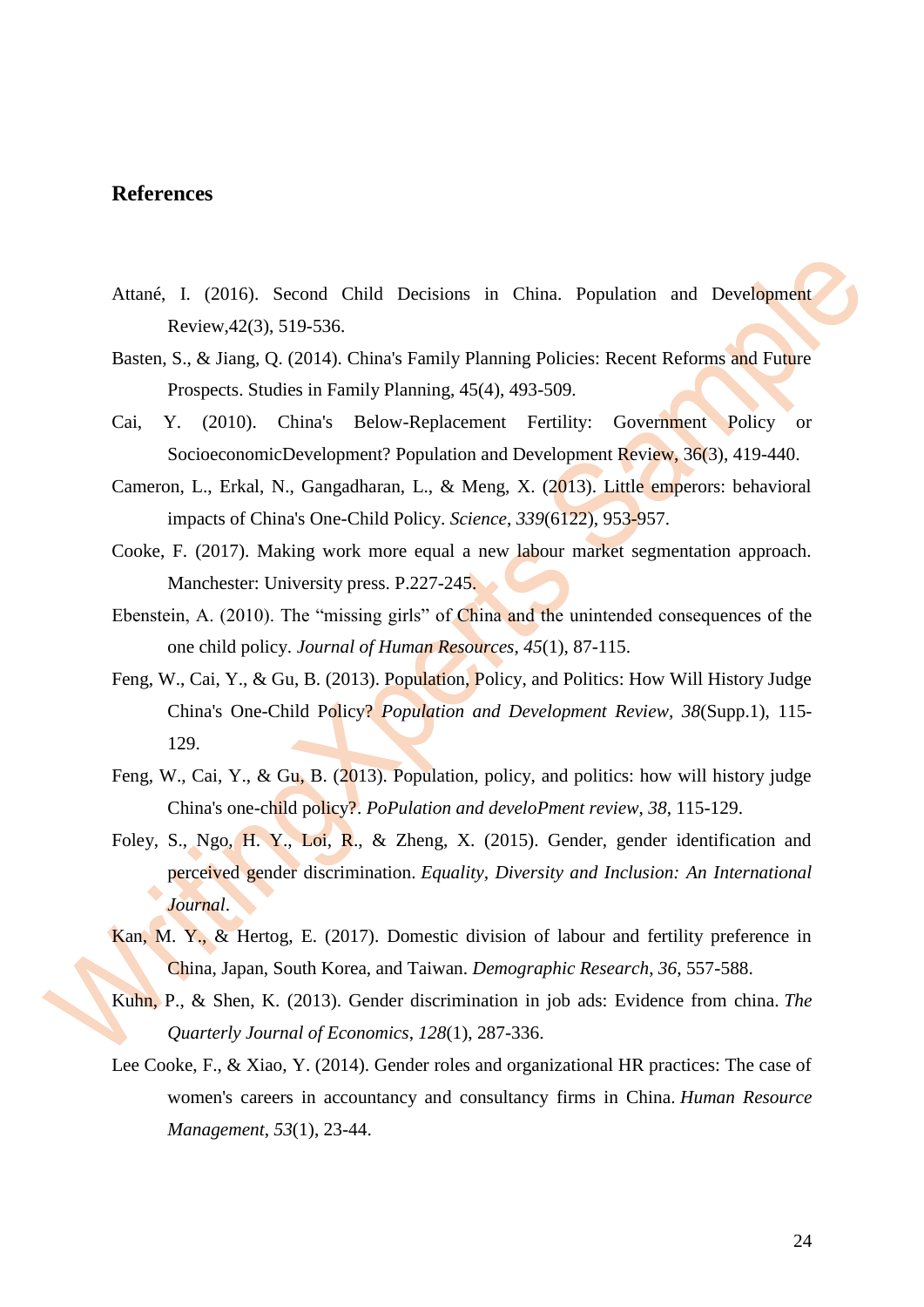- Lee, M. (2012). The One-Child Policy and Gender Equality in Education in China: Evidence from Household Data. *Journal of Family and Economic Issues, 33*(1), 41-52.
- Linder, A. (2018, November 27). *China ranks 100th in gender equality, according to new world Economic Forum report.* Retrieved from http://shanghaiist.com/2017/11/02/gender-equality- ranking/.
- Liu, F., Bao, J., Boutain, D., Straughn, M., Adeniran, O., Degrande, H., & Harrell, S. (2016). Online responses to the ending of the one-child policy in China: Implications for preconception care. *Upsala Journal of Medical Sciences, 121*(4), 227-234.
- Lu, Y. & Zheng, M. (2017). Web Topic Analysis of the Two-child Policy in China. *Procedia Computer Science, 107*, 97-102.
- Mateer, N., Yang, C., Xuan, T. (2018, December 29). *Lining up to get pregnant: the unintended victims of the two-child rule.* Retrieved from: https://www.caixinglobal.com/2018-12-29/lining-up-to-get-pregnant-the-unintendedvictims-of-the-two-child-rule-101364579.html.

McLaren, A. (2004). *Chinese Women - Living and Working*. London: Routledge.

Qin, A. (2019, Februari 21). *Stop asking women about childbearing status, China tells employers.* Retrieved from: https://www.nytimes.com/2019/02/21/world/chinagender-discrimination-

workplace.html?fbclid=IwAR0JcIQJtHlXwmwkB8lNEEuxKs0GQS2RIqXLEeGQfb DWiFKOGx4 yrDl2hdk.

- Schwank, S., Gu, C., Cao, Z., Andersson, E., Jiang, H., Ding, Y., & Lindgren, H. (2018). China's child policy shift and its impact on Shanghai and Hangzhou women's decision- making. *International Journal of Women's Health, 10*, 639-648.
- Sun, W., Gordon, J., & Pacey, A. (2016). From one to two: The effect of women and the economy on China's One Child Policy. *Human Fertility, 19*(1), 1-2.
- Zeng, Y. & Hesketh, T. (2016). The effects of China's universal two-child policy. *The Lancet, 388*(10054), 1930-1938.
- Zheng, Y., Yuan, J., Xu, T., Chen, M., Liang, H., Connor, D., ... & Jiang, Y. (2016). Socioeconomic status and fertility intentions among Chinese women with one child. *Human Fertility*, *19*(1), 43-47.
- Zhou, M., & Guo, W. (2020). Fertility intentions of having a second child among the floating population in China: Effects of socioeconomic factors and home ownership. *Population, Space and Place*, *26*(2), e2289.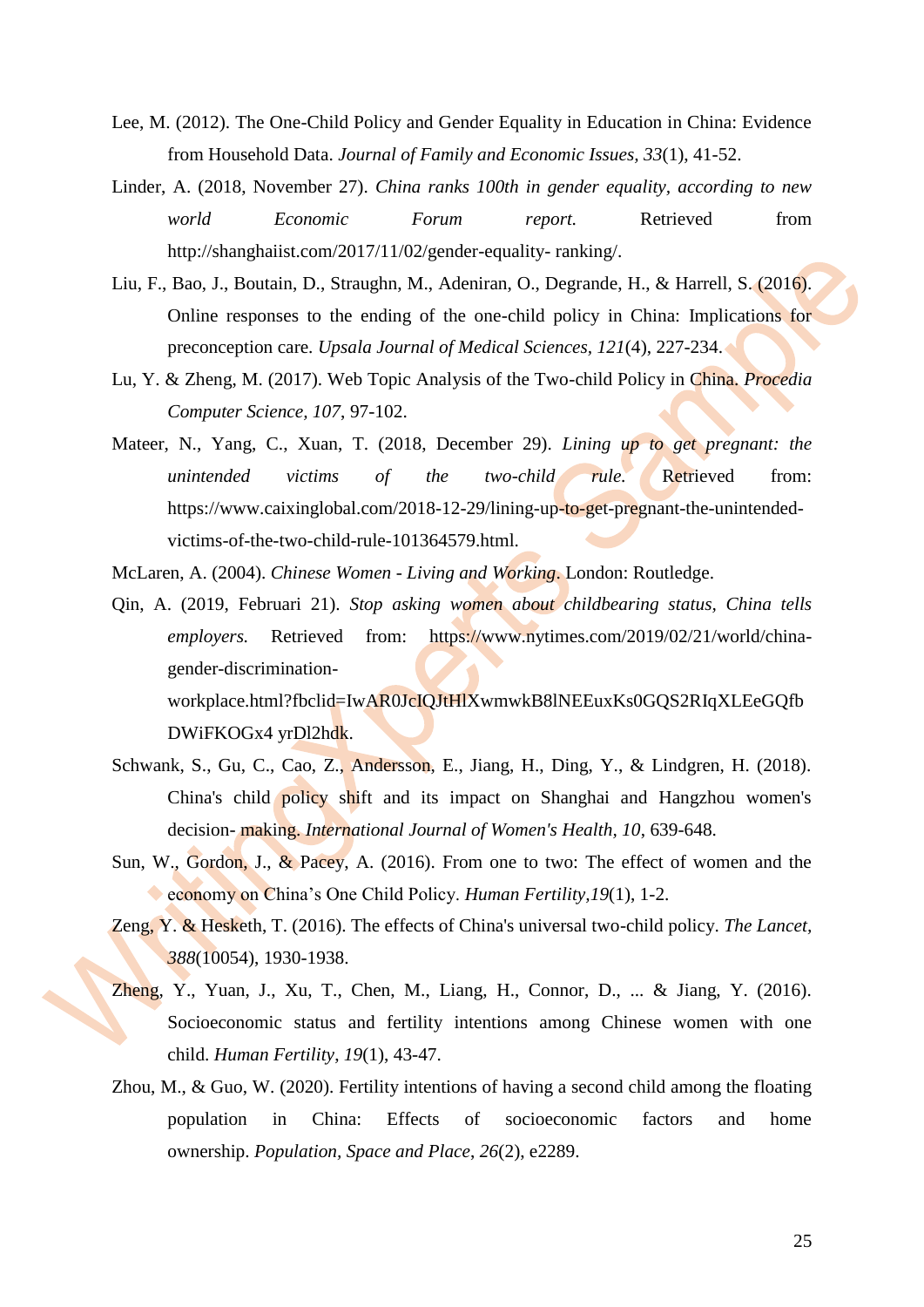Zhou, Y. (2018). The Dual Demands: Gender Equity and Fertility Intentions after the One-Child Policy. *Journal of Contemporary China,* 1-18.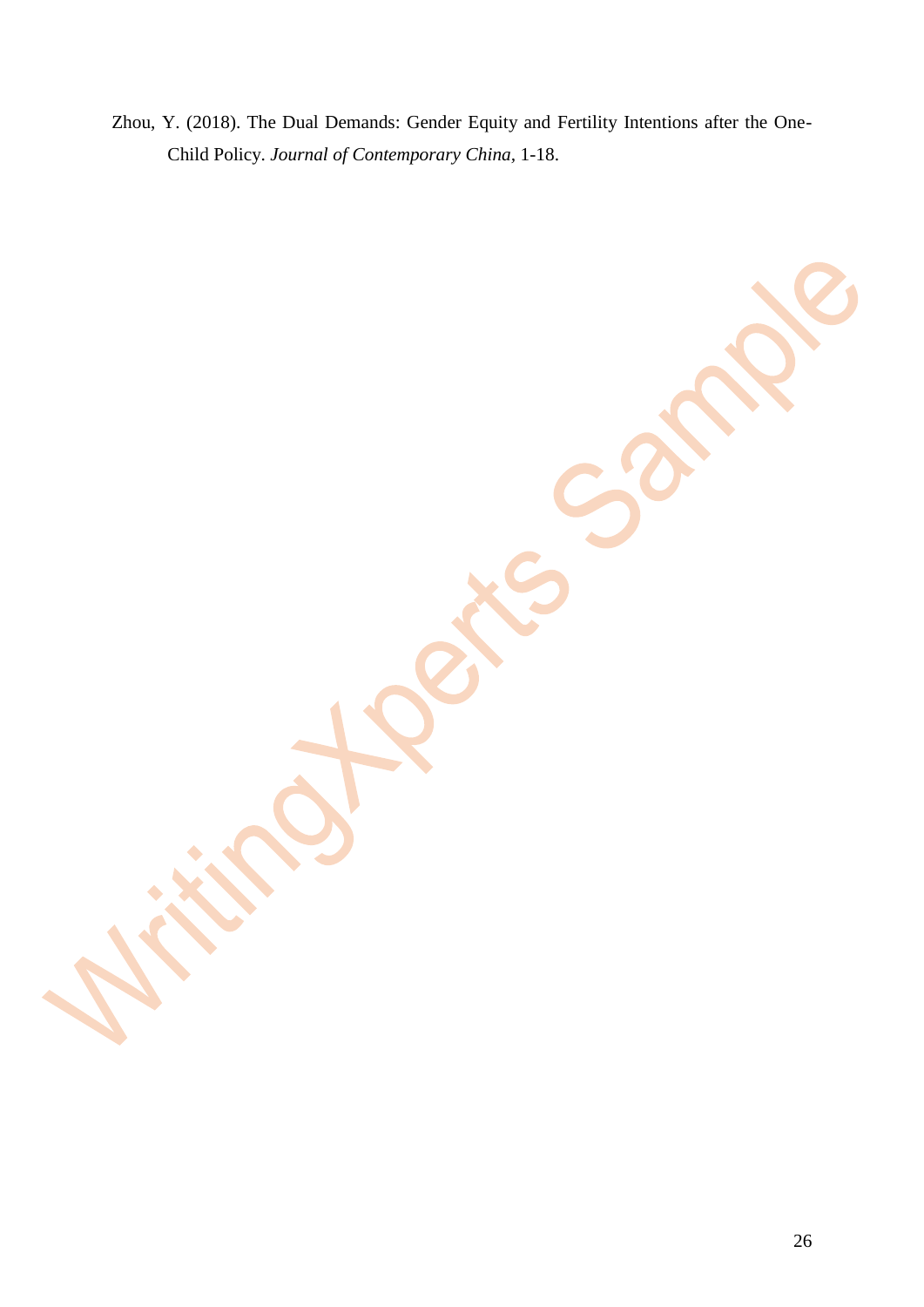# **Appendix 1. Interview questions**

# <span id="page-26-0"></span>**For managers**

Part A: Personal information (gender, age, position)

Part B:

- 1. Do you know the universal two-child policy?
- 2. What's the maternity leave regulation in your company?
- 3. As a manager, can you tell me about your view relate to the setting of maternity leave in your company?
- 4. From your point of view, has your *work* been affected by your colleague/employee's maternity leave?

a) yes, positive or negative?What measures will you take to deal with these effects?

5. From your point of view, has your*life* been affected by your colleague/employee's maternity leave?

a) yes, positive or negative?What measures will you take to deal with these effects?

- 6. Do you think the company treats female employees more differently than the general staff?
- 7. Do employees' behaviour or attitude change after they return to work?